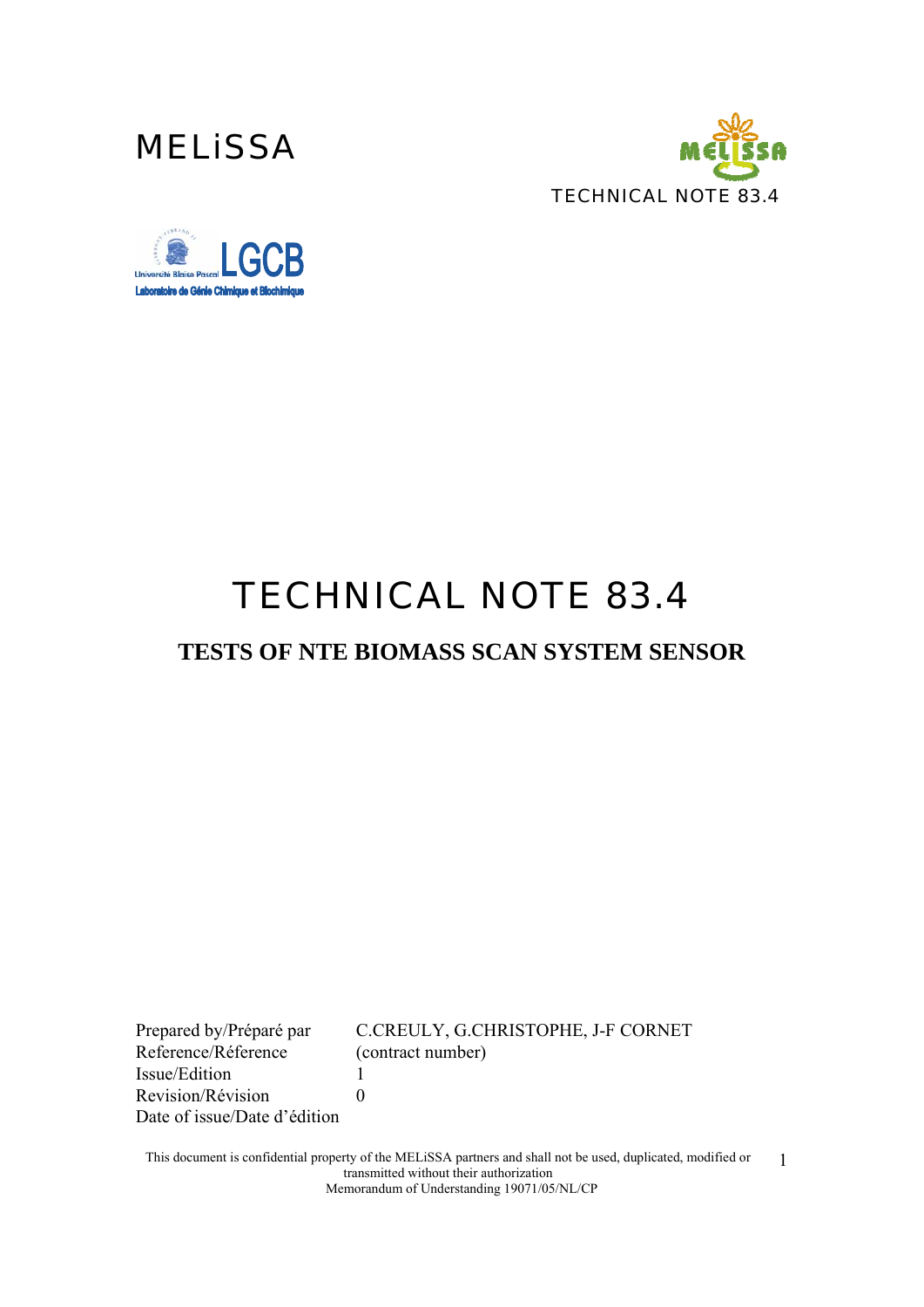

Status/Statut Draft

#### APPROVAL

| Title | Issue                               | Revision |  |
|-------|-------------------------------------|----------|--|
| Titre | $\cdots$<br>$\mathbf{r}$<br>Edition | Révision |  |

| Author | Date |  |
|--------|------|--|
| Auteur | Date |  |

| Approved by         | Date |  |
|---------------------|------|--|
| <i>Approuvé par</i> | Date |  |

### CHANGE LOG

| Issue/ <i>Edition</i> | Revision/ <i>Révision</i> | Status/Statut | Date/Date |
|-----------------------|---------------------------|---------------|-----------|
|                       |                           |               |           |
|                       |                           |               |           |
|                       |                           |               |           |

### Distribution List

| Name/Nom | Company/Société | Quantity/Quantité |
|----------|-----------------|-------------------|
|          |                 |                   |
|          |                 |                   |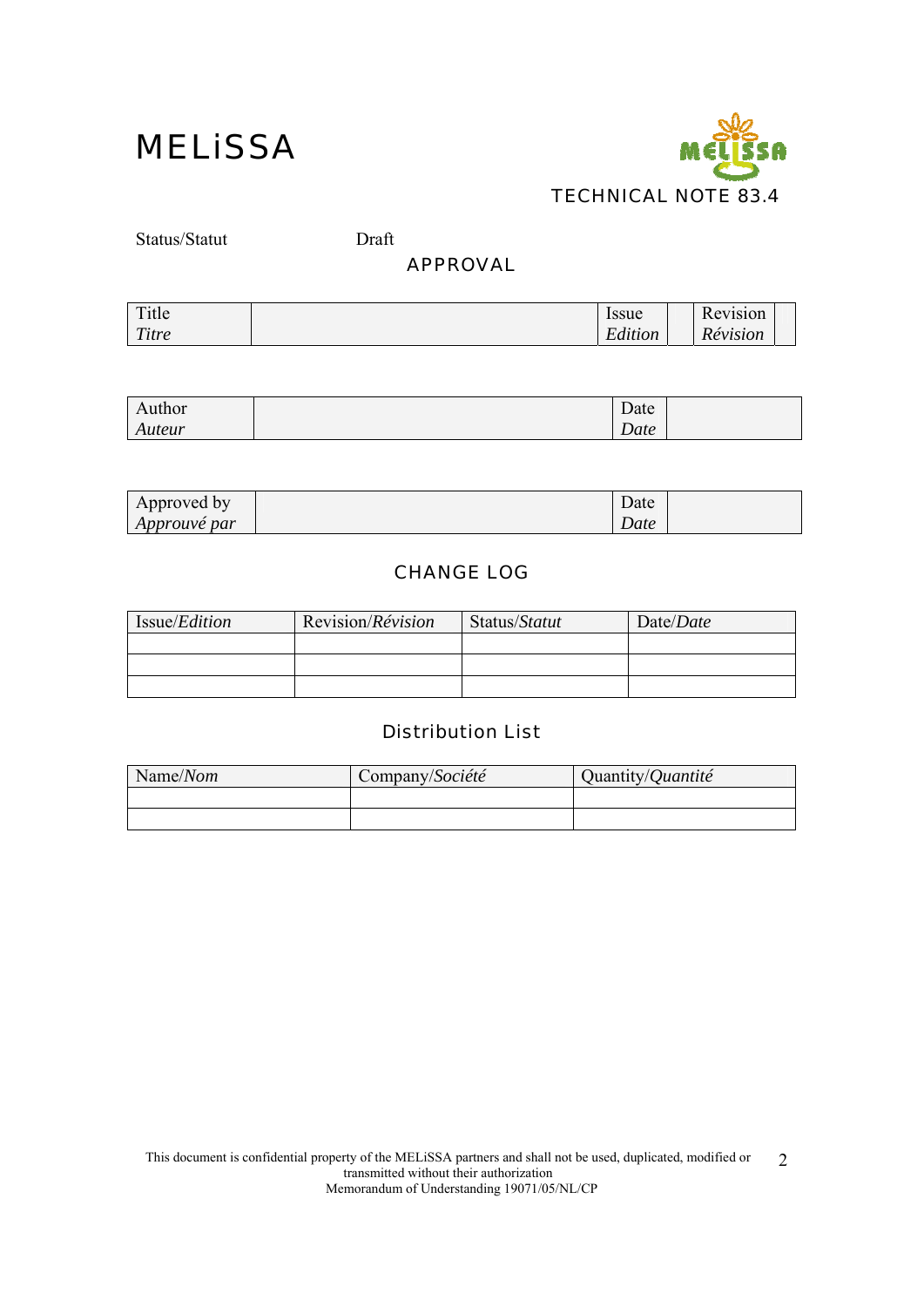## **MELISSA**



### **TABLE OF CONTENT**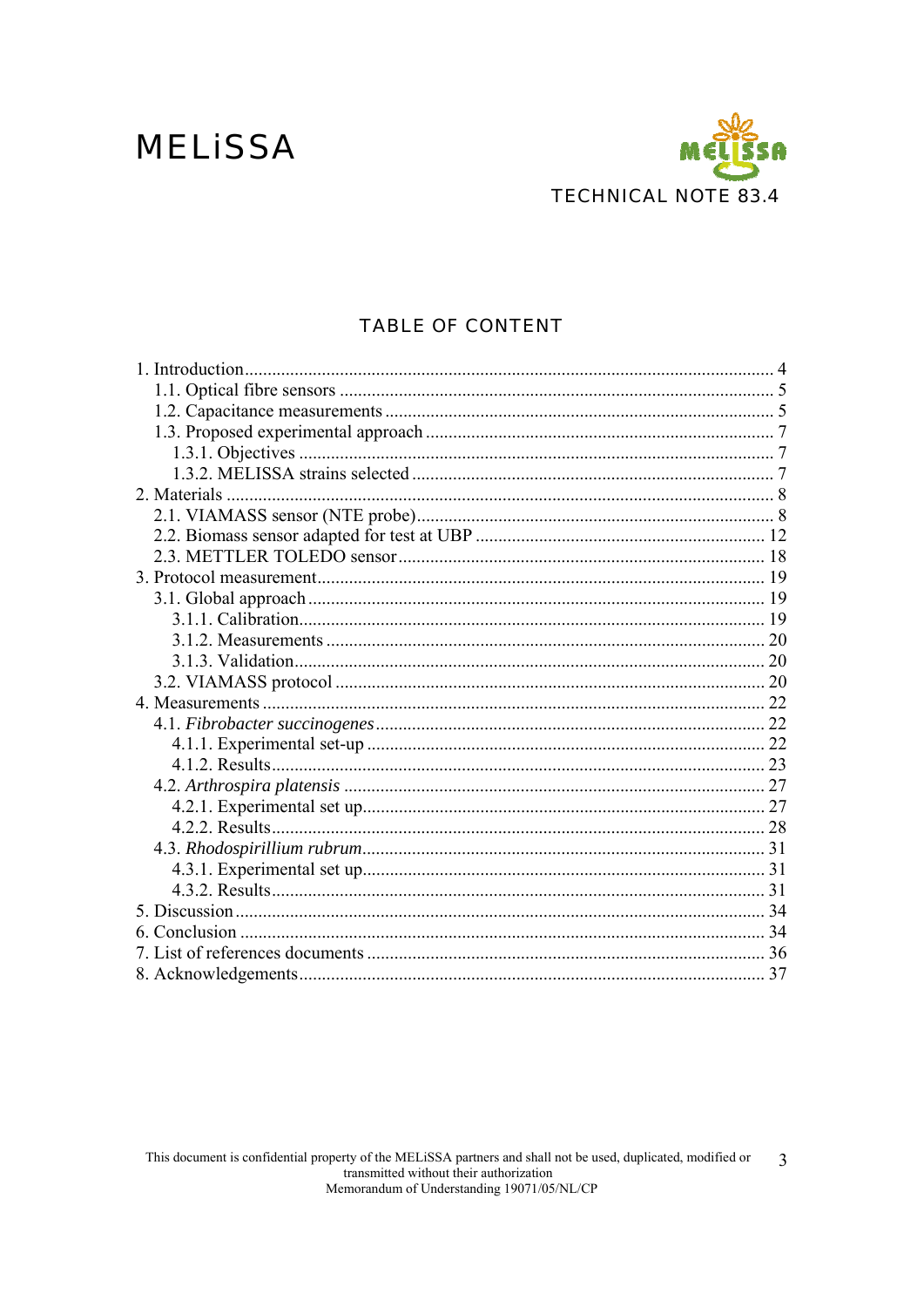

### **1. Introduction**

Determination of bacterial cell mass concentration is an important measurement for fermentation scale up and production control. The ability to monitor cell mass concentration is critical to the optimization of the fermentation process. The most routine method of measuring bacterial cell mass concentration was typically relied on off-line, intermittent measurements of optical density with the use of an external spectrophotometer used after sampling procedures followed by dilutions. In fermentation processes, the cell concentration is typically measured off-line via optical density (OD) measurements. Samples are drawn from the fermenter and the optical density is measured in a bench-top spectrophotometer. For higher concentrations, it is necessary to dilute the sample in order to get reasonable results. Because samples are drawn from the fermenter and require dilution, the OD method proves to be time consuming and does not provide a continuous picture of cell growth throughout the fermentation. It is therefore hardly used for automatic on-line control.

Since 1990, different on-line biomass measurements were tested using, either optical fibre technology or capacitance measurements. The advantages of on-line biomass measurements are multiple (Combs and Bishop, 1993):

- This enables process automation and fingerprinting ;
- This decreases risk of contamination ;
- This improves time, cost and labour efficiency;
- This avoids dilution technique errors associated with off-line measurement ;
- This avoids volume loss during off-line sampling ;
- This eliminates aerosols produced during sampling.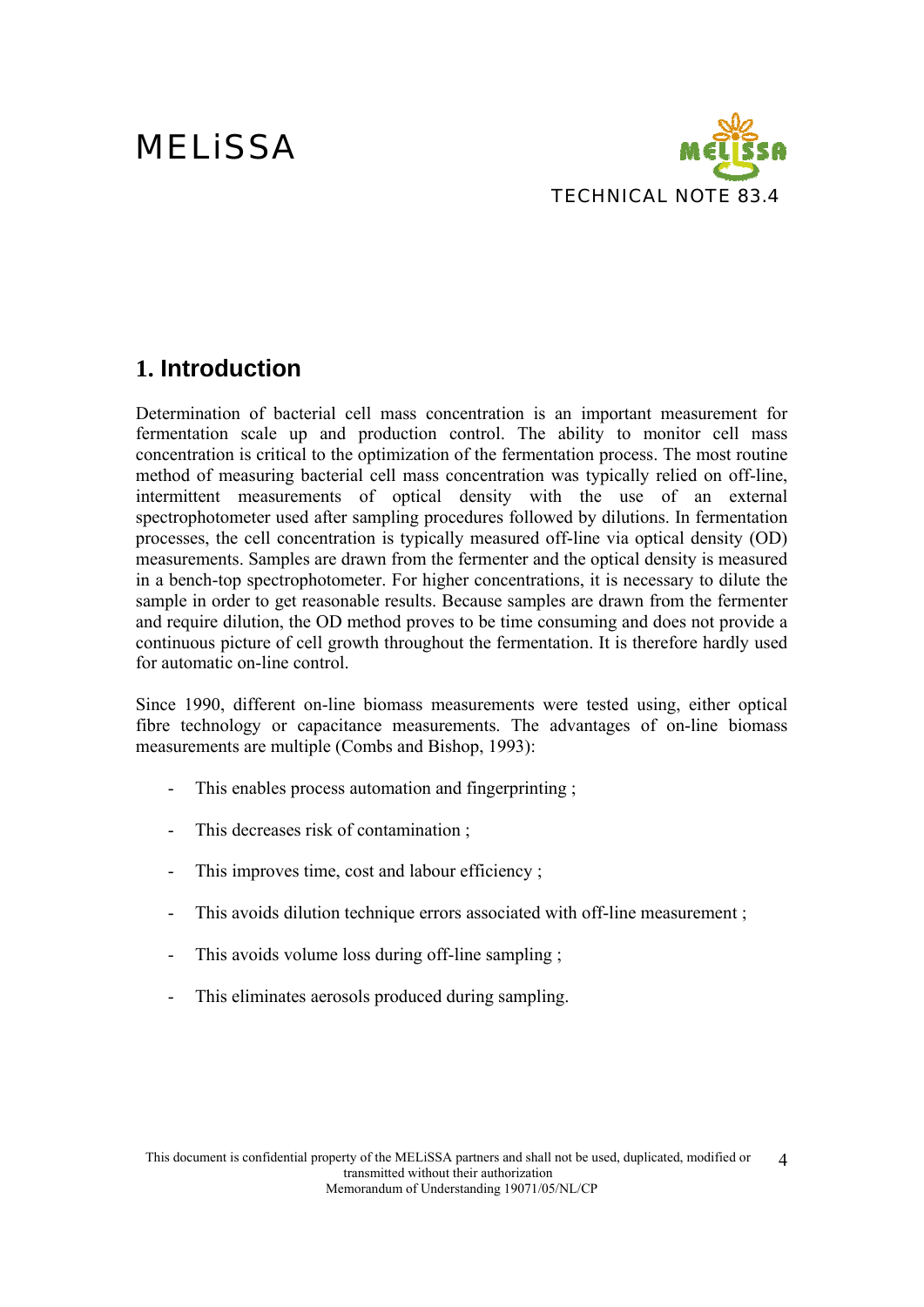

### **1.1. Optical fibre sensors**

Some manufacturers do offer in-line or continuous OD measurement systems which do provide a continuous picture of the fermentation. However, these systems suffer from the same limitations as the off-line measurements, i.e. a fixed optical path length. A fixed optical path length often results in incorrect biomass correlation during stages of fermentation – especially at high cell concentrations.

Optical fibre sensors provide an alternative to traditional in-line OD measurement limitations. METTLER TOLEDO, Switzerland, sensors utilize backscattered light to depict true cell mass levels throughout the entire fermentation. Backscattered light technology and the use of optic fibre cables enable a sensor design with uniform, unbroken surface structure. These sensors are able to meet the toughest demands placed on optical sensors with respect to freedom of fouling and easy cleanability.

### **1.2. Capacitance measurements**

Harris *et al*. (1997) designed and built an instrument working which measures the dielectric permittivity of microbial suspensions. At low frequencies (0.1- 1.0 MHz), the microbial cell membrane behaved as a capacitor, and became charged by the so-called ξdispersion effect. The magnitude of this ξ-dispersion was linearly proportional to the membrane-enclosed volume fraction, which means that the dielectric permittivity is linearly proportional to the volume fraction (Kell *et al.,*1987). Since the dielectric permittivity is directly proportional to the capacitance, an on-line measurement of capacitance was linearly proportional to the biomass concentration.

Cells with intact plasma membranes in a yeast slurry can be considered to act as tiny capacitors under the influence of an electric field. The non-conducting membrane allows a build up of charge. The resulting capacitance can be measured; it is dependent upon the cell type and is directly proportional to the concentration of these viable cells.

ABER INSTRUMENT LTD develops a unique 25mm probe (named "Biomass Monitor") which incorporates four electrodes and is used to apply a radio-frequency to the yeast slurry. Electronic processing of the resulting signal produces an output which is an accurate measurement of the concentration of viable cells.

The system is sensitive to viable cells and is insensitive to cells with leaky membranes, wort, gas bubbles and non yeast solids. Fehrenbach *et al.* (1992) has used this probe to follow the biomass concentration on-line, in bioreactors from 20 to 2000 L total volume. Microbial cultures of *Saccharomyces cerevisae*, *Pichia pastoris* and *Streptomyces virginiae* were grown in batch and fed-batch culture in both defined and complex media in order to demonstrate the wide dynamic operating range of the instrument.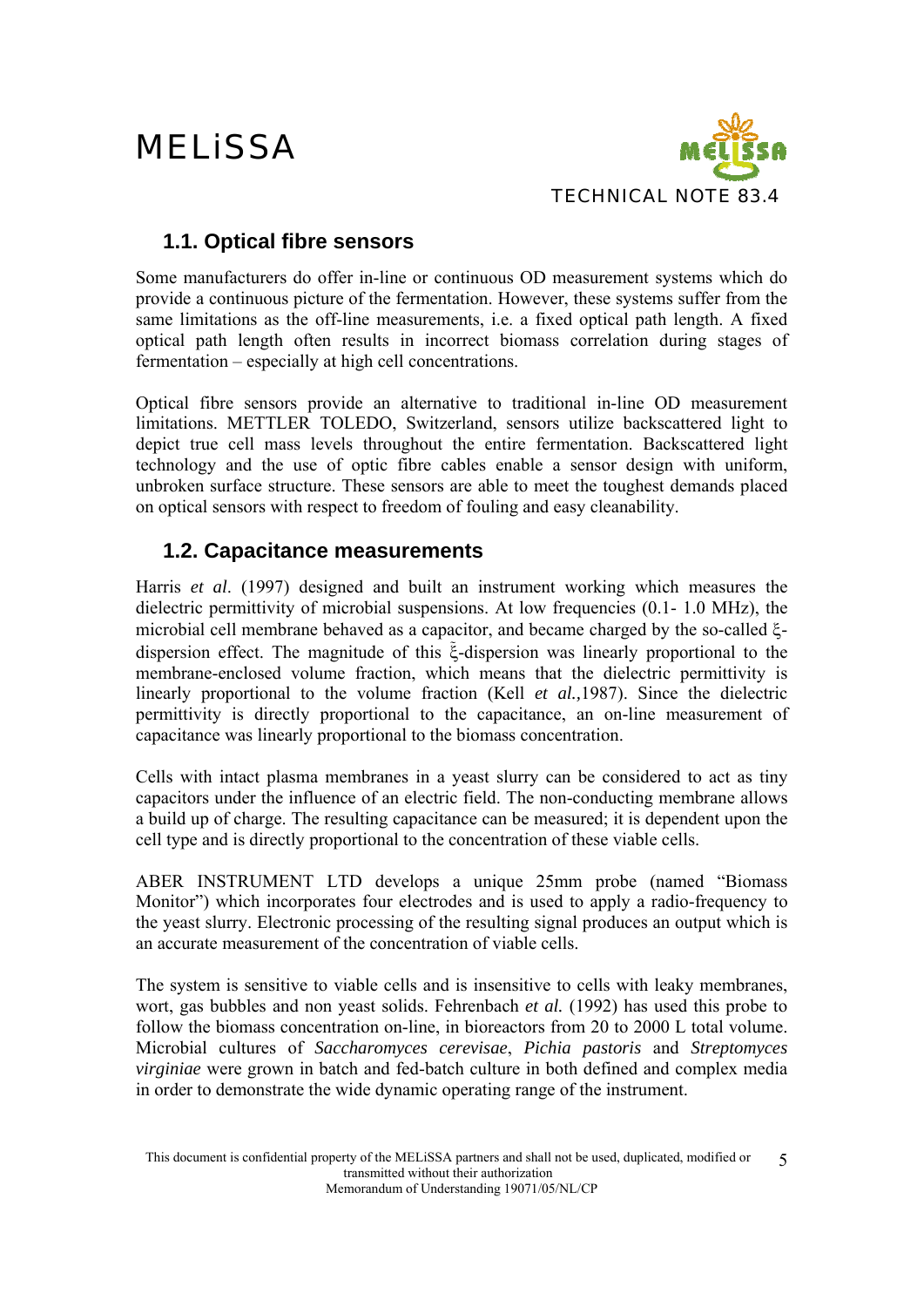

Different authors have used this probe to improve their analytical methods (Stoicheva *et al.,* 1989, Sarra *et al*., 1996). Simple but accurate models for loss of linearity between dielectric increment and biomass content at high volume fractions (yeast and bacteria) were developed by Davey *et al*. (1992). Salter *et al*. (1990) describe the use of the "Biomass Monitor" as a convenient mean for assessing the rate of biomass accumulation on-line and in real time in immobilised cell systems. Woodley *et al*. (1992) have demonstrated the decrease in capacitance of *S. cerevisiae* following octanol addition.

In a similar approach, NTE Company specialised in the development of new technology for space, has developed another sensor (Figure 1). The sensor was originally developed as a side project of MELiSSA. In the framework of Technology and Transfer Program of ESA, this sensor is used by Freixenet Company, for improving control of fermentation vessels for the production of the sparkling white wine, Cava. Wine is made by fermenting grapes with yeast to produce alcohol and carbon dioxide. To produce good quality wine, it is important to control the growth of the yeast. The result is a better-controlled fermentation process and hence improved quality and constancy of the wine.

Sensors determining the concentration of yeast or other microorganisms in a liquid have. until now, relied on measuring the intensity of light shone through the liquid. Such methods, however, have been demonstrated to be inaccurate at high concentrations and when air bubbles or clumps of microorganisms are present. This new sensor overcomes such problems by measuring the electrical capacitance rather than optical properties of the fermenting wine to derive the concentration of yeast.



Figure 1: NTE experimental configuration of the setup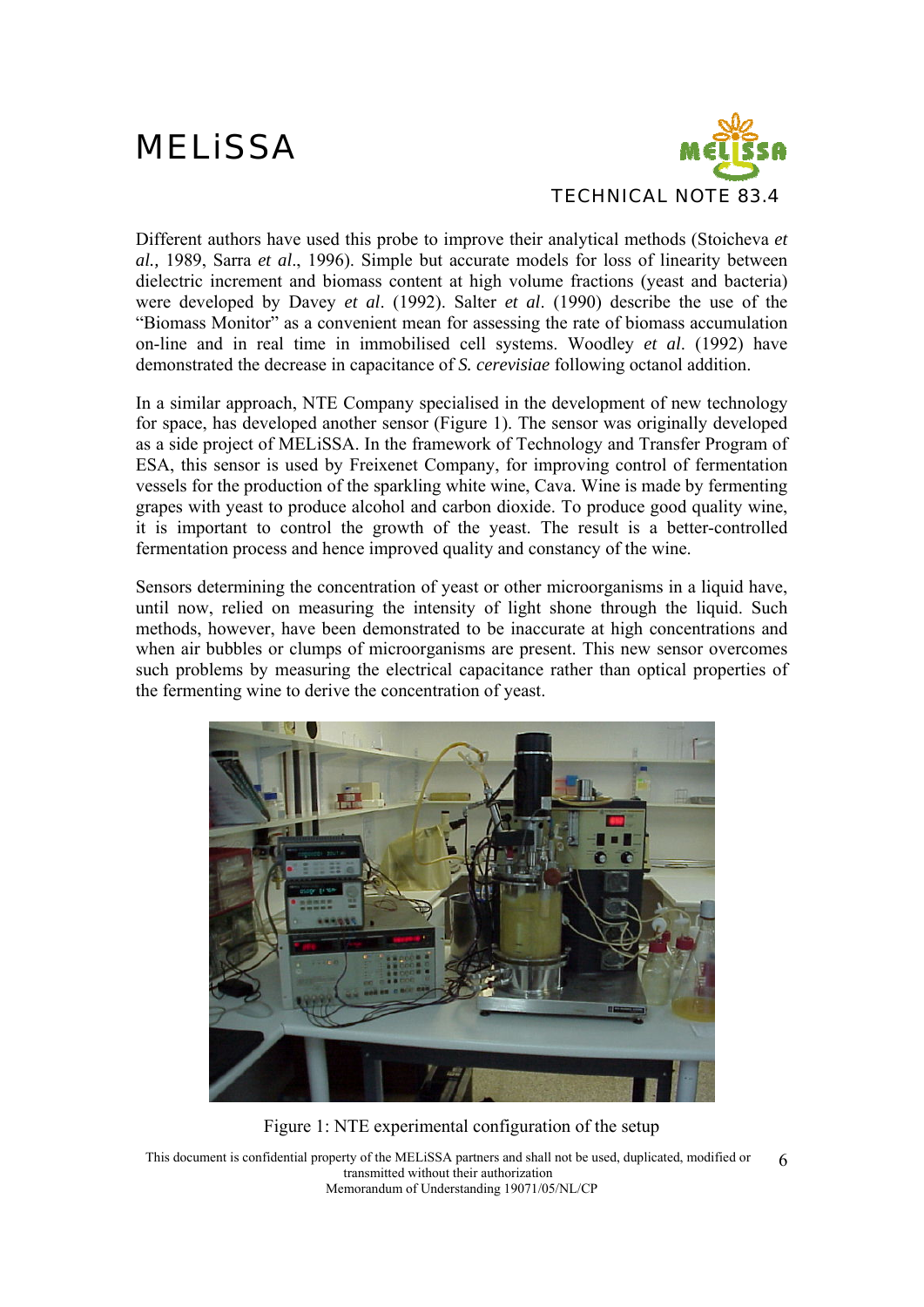

### **1.3. Proposed experimental approach**

### **1.3.1. Objectives**

The aim of this work is to evaluate the performances of the Biomass Scan System (NTE probe) on three MELiSSA strains: *Rhodospirillum rubrum* (compartment II) and *Arthrospira platensis* (Compartment IVa) and *Fibrobacter succinogenes* (fiber degradation). The main problem to solve concerns the sensitivity of the probe and of the amplifying system for assessing low concentrations of active micro-organisms. It is particularly important for the two PBRs, namely compartments II an IVa, because the control system requires reliable on-line estimation of biomass concentrations for the command of the light energy supply. The normal biomass concentrations are typically in the range of  $1 \text{ g.L}^{-1}$  which is the low limit of validity of this measuring technique. Moreover, it is particularly important to prove that the system is operative on photosynthetic organisms.

### **1.3.2. MELISSA strains selected**

Purple non-sulfur bacteria (*Rhodospirillaceae*) are, apart MELiSSA use, very promising tools for many industrial purposes, especially when cultivated in photoheterotrophic conditions in closed, artificially illuminated and fully controlled photobioreactors. Among a wide variety of processes, their main applications include waste-water treatment of industrial effluents (Kobayashi et al., 1979). The production of biodegradable polymers such as β-polyhydroxybutyrate (PHB) (Brandl et al., 1991), the production of single cell proteins or high-value products (Cornet et al., 1998) such as pigments, growth factors, chemical entities of therapeutic interest, and the photoproduction of hydrogen (Tsygankov et al., 1994) are also potential applications of purple bacteria cultures.

The second test bacteria is *Spirulina* which has also a wide spectrum of applications, mainly for producing a variety of important industrially products or for pharmaceutical and food industries. The feasibility of mass production depends heavily on the optimal utilization of solar energy and of elements such as carbon, phosphorus, nitrogen and trace elements. Although considerable attention has been directed to understanding the inorganic nutrition of cyanobacteria with respect to phosphate, nitrate and major cations, little information is available regarding trace elements.

The last test bacteria is *Fibrobacter succinogenes*, a strictly anaerobic bacterium isolated from the rumen, which has large potentials in degradation of lignocellulosic residues and specially with highly lignified material (Bryant and Burkey, 1953). Pure cultures of Fibrobacter succinogenes digest more cellulose from intact forages than other cellulolytic rumen bacterial species (Dehority, 1993). The enzymatic machinery of *Fibrobacter succinogenes* allows to explain these specific performances. This bacterium degrades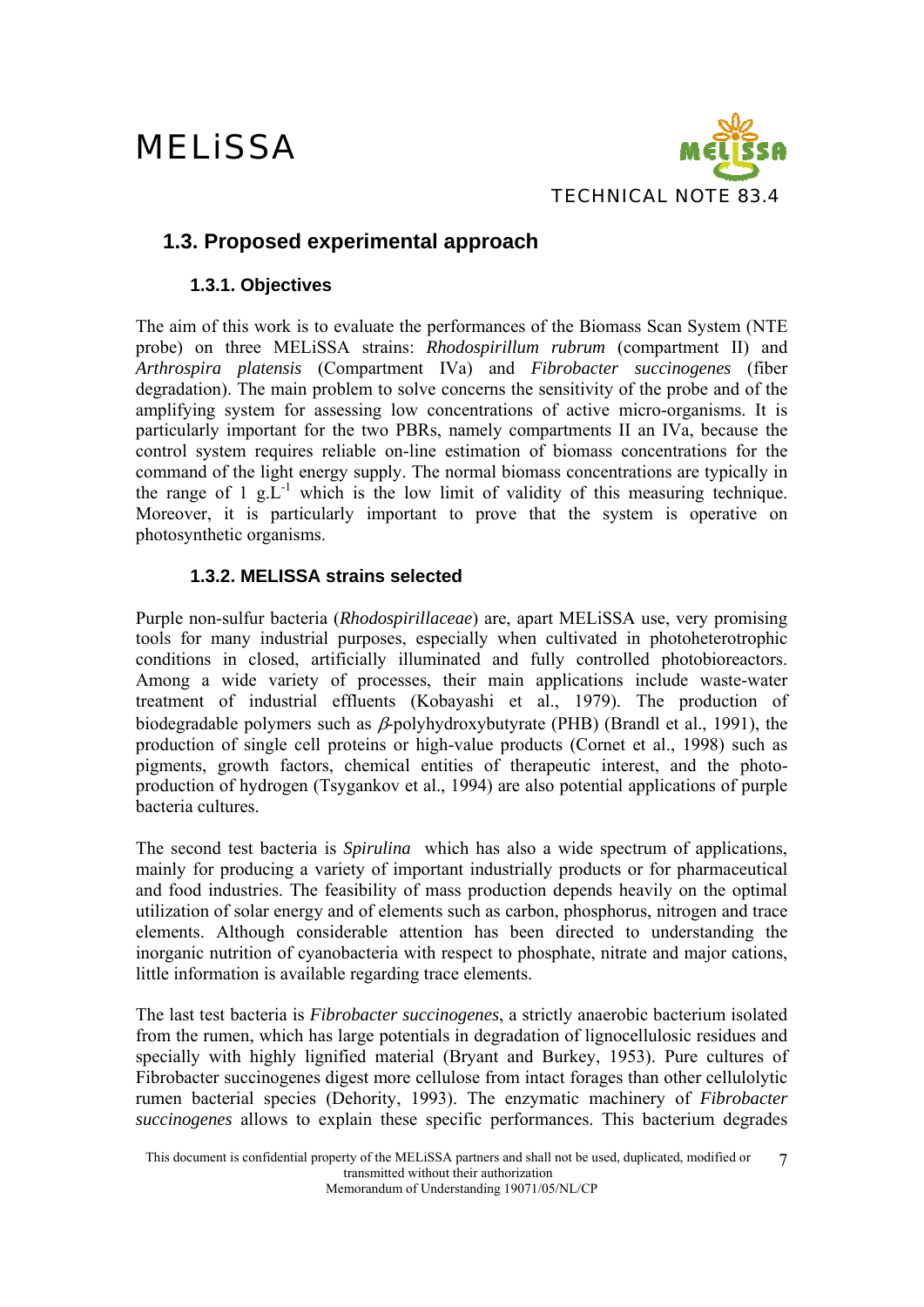

cellulose by a very efficient complex cellulolytic system. Cellulose is depolymerized at the bacterial surface by different cellulases and the released cellodextrins are hydrolysed into glucose and cellobiose in the periplasm. It produces ferrulic acid esterase, acetylxylane esterase, and arabinofuranosidase that are necessary to cleave the ester bonds linking hemicelluloses to lignin or debranching xylans. Several different xylanases and  $\alpha$ -glucuronidase complete the cellulolytic system (Matheron et al, 1998).

### **2. Materials**

### **2.1. VIAMASS sensor (NTE probe)**

The VIAMASS Sensor is a device that, using Electrical Impedance Spectroscopy techniques is able to measure the viable biomass suspended in a medium. The VIAMASS Sensor has been adapted for use in the MELiSSA's Compartment 1 (CI)

bioreactor, according to the agreements stemming from R2 and R3. The VIAMASS system conceptual scheme is shown in Figure2.



Figure 2: VIAMASS System scheme.

Sensor 1 contains the electrodes and the front-end electronics. The sensor has been encapsulated so that it is compatible with an INTRACK 777 retractable housing by METTER TOLEDO. Sensor 1 is in direct contact with the process of the bioreactor. Sensor 1 is associated to the measurement Channel 1. From electrical point of view, Sensor 2 is identical to the Sensor 1. Sensor 2 has been mechanically adapted so that is

This document is confidential property of the MELiSSA partners and shall not be used, duplicated, modified or transmitted without their authorization 8

Memorandum of Understanding 19071/05/NL/CP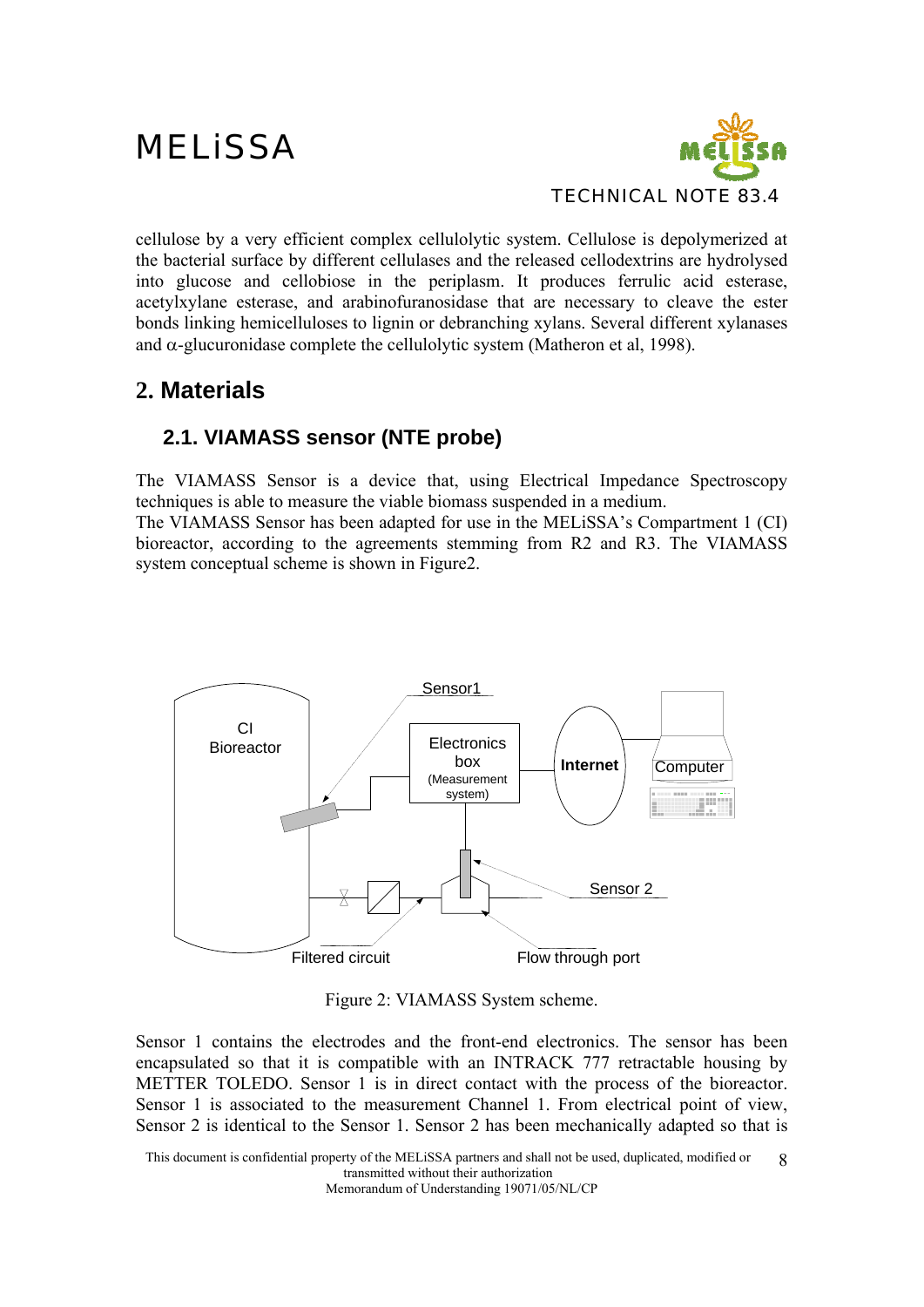

can be placed in the filtration loop, external to the CI bioreactor, and used for calibration purposes. Sensor 2 is associated to the measurement Channel 2. The electronics box contains the electronic circuitry in charge of generating the measuring signal at the defined frequencies, driving the front-ends, and reading and temporary storing the measurement data. These electronics are commanded by a microprocessor that also handles the communication between the sensors and the box electronics and the communication with the PC, either directly or through Internet. This box also includes the power conditioning electronics and the connector interfaces for the sensors and the PC/Internet.

There are two SW modules associated with the sensor, namely: VIAMASS\_SW\_10.exe and TRANSLATOR2T.exe.

The VIAMASS\_SW\_10.exe SW runs on the PC and it is the actual VIAMASS SW manipulated by the user. It controls the system and manages the communication between the sensor and the PC through Ethernet. This program issues commands to measure the medium impedance at the commanded frequency and channel and receives data packages with the measurement values obtained at these commanded frequencies and channels. One measurement consists in the injection of 32 signals at different frequencies in the range from 1kHz to 10MHz, organized in 16 consecutive pairs of signals, each pair containing one low (LF) and one high frequency (HF). The values of the frequencies are fixed. For each injected signal the system returns the measured impedance of the medium plus three temperature readings, obtained from three different temperature sensors located in the medium zone, the electronics box volume and the electronics in the electronics box. These measurement values are stored in a text file created by the SW. The program allows the selection of the measurement channel and of a time delay between the issue of the measurement command and the actual measure. Measurement data are stored in a text file created by the user at the beginning of the session. A measurement sweep is completed once 16 pairs of signals at different frequencies are issued. The SW allows selecting the time delay between measurements. This feature permits to accommodate the measurement rate to the kinetics of the biological process under measurement.

This SW is presented to the user on a window with two selectable tabs. The Control tab permits the actual configuration of the SW for the intended measurement. The Test tab displays information related to the measurement status. This tab is mainly oriented to troubleshooting purposes.

The control page is shown in Figure 3.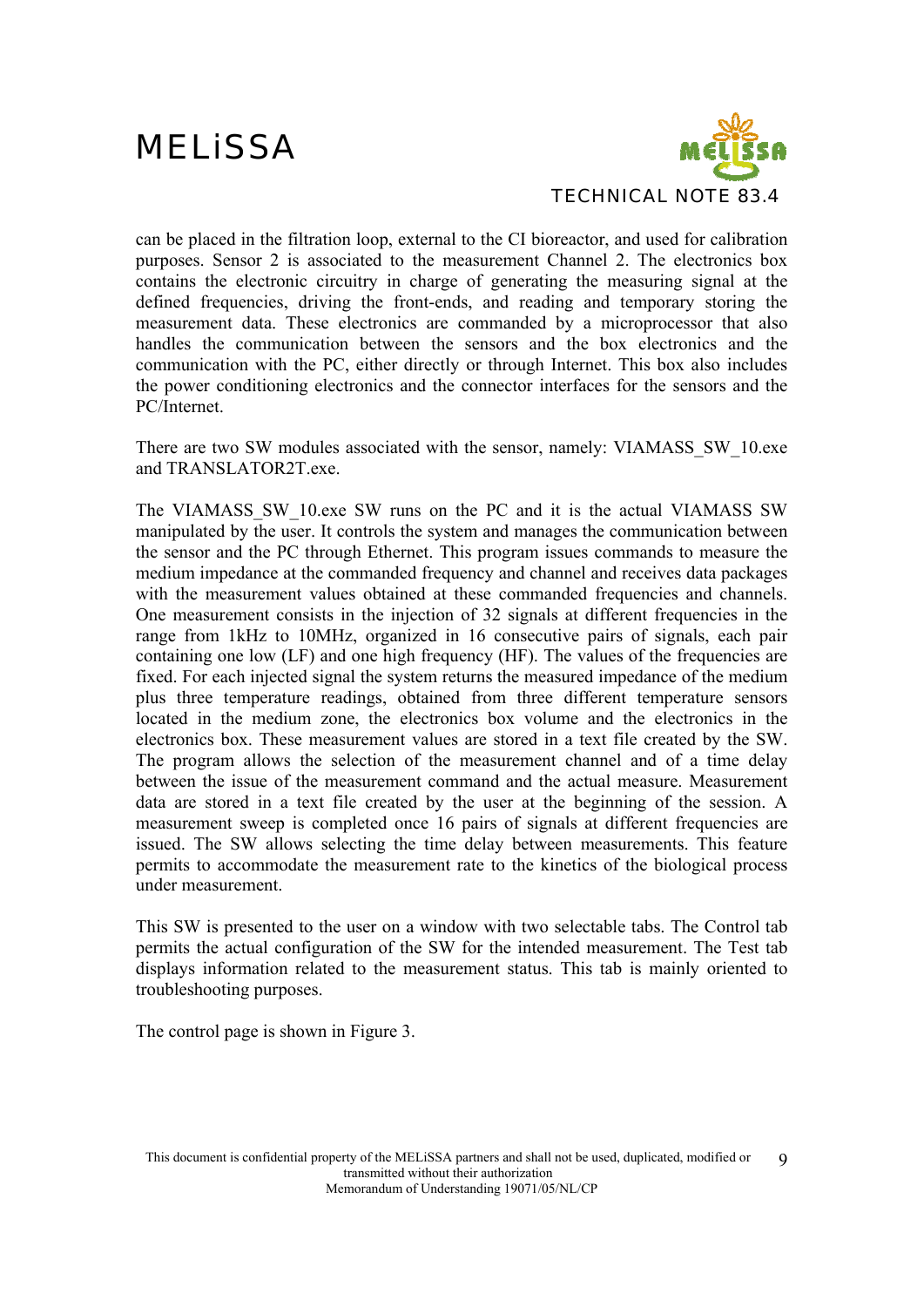

| E VIAMASS_SW_10.vi                                                                                    | $   \Box   \times  $ |
|-------------------------------------------------------------------------------------------------------|----------------------|
| Elle Edit Operate Tools Browse Window Help<br>$+ 2 1 1$                                               |                      |
| Control<br>Test<br>Port<br><b>Address</b><br>01100<br>10.0.0.135<br>Channel<br>Channel 1<br>$-\nabla$ | <b>START</b>         |
| Measure delay<br>Request delay<br>Continue $\nabla$<br>5s                                             | <b>STOP</b>          |
| $\vert \cdot \vert$                                                                                   |                      |

Figure 3: Appearance of the Control tab of the VIAMASS2T3.exe program.

The displayed items are as follows:

Port: Selects the port for the communication with the sensor. It is 1100 by default. It must be written before the start of the program, but it is susceptible to be changed.

**Address:** It is the IP address of the sensor. It must be written before starting the measurement.

**Channel:** Allows the user to select Channel 1 (process measurement) or Channel 2 (calibration).

**Start:** Click on this button to start the measurements.

**Stop:** Click on this button to stop the measurements.

**Measure Delay:** It allows selecting the time delay between measurements (batch of 16 frequency pairs) from 0 (continue) to 60 minutes in steps of 5 minutes. The option selected by default is continue.

**Request Delay:** It allows selecting the time delay (in seconds) for the execution of the adaptive routines before requesting the measurement to the sensor. The delay options are 5, 10, 15 and 20 seconds. The option selected by default is 5 s.

The Test page is shown in figure 4.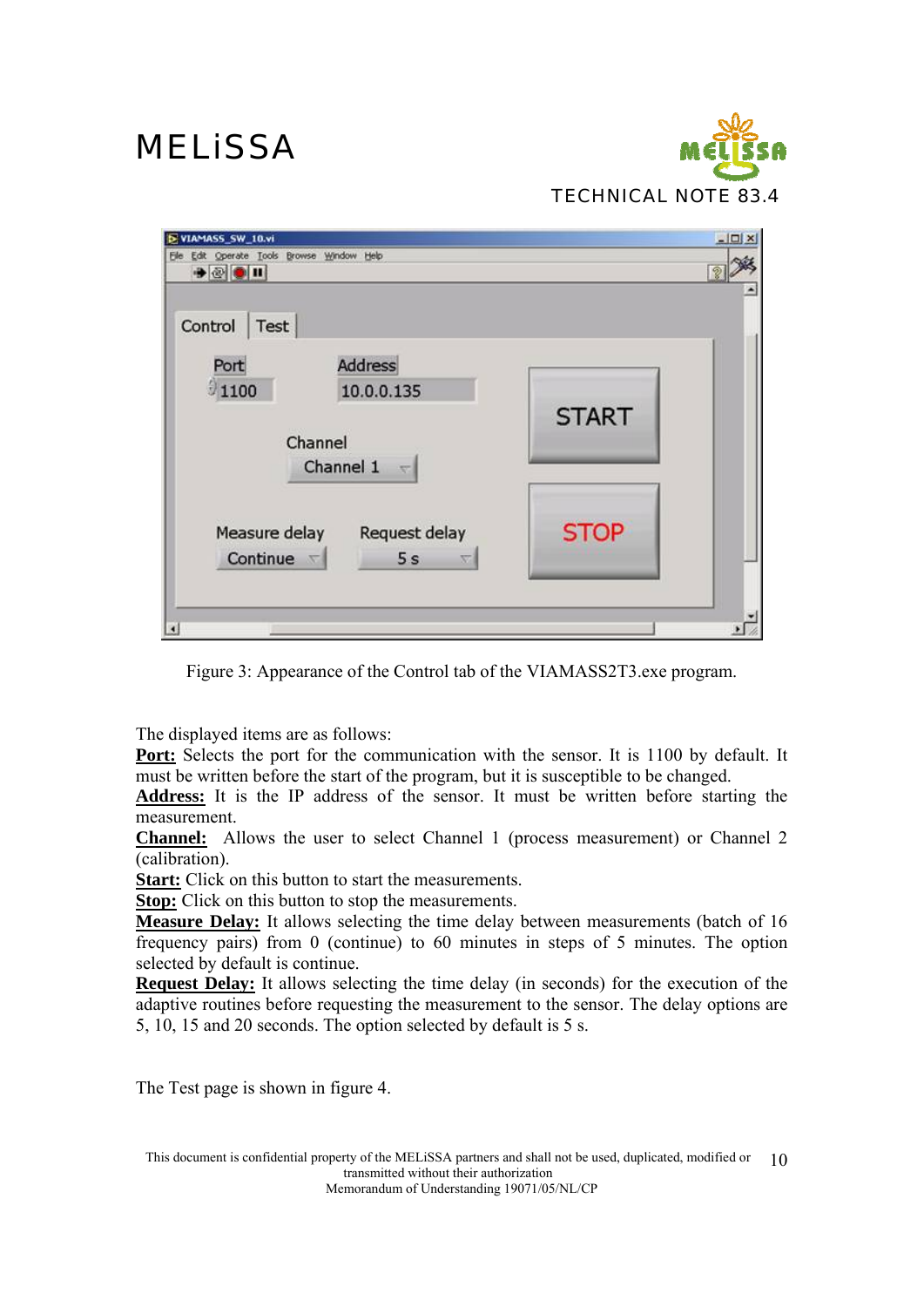

| Elle Edit Operate Tools Browse Window Help<br>$\bullet \otimes \bullet \mathbf{u}$  |                                  |                                          |                                      |                                              |
|-------------------------------------------------------------------------------------|----------------------------------|------------------------------------------|--------------------------------------|----------------------------------------------|
| Control Test<br><b>LF</b><br>HF<br>1.34 kHz<br>Received<br>Sent<br>String<br>Answer | 1.34 kHz                         | Temperature<br>of Electronics (°C)<br>10 | Temperature<br>of the Box (°C)<br> 0 | Capacitors<br>$100 -$<br>$90 -$<br>$80 -$    |
| path<br>$\mathbf{S}$<br>error TCP ID<br>code<br>status                              | error TCP Send<br>code<br>status | error TCP Send 2<br>status               | error Receive<br>code<br>status      | $70 -$<br>$60 -$<br>$50 -$<br>$40 -$<br>code |
| ☑<br>40.<br>source                                                                  | ☑<br>dŪ<br>source                | ☑<br>90<br>source                        | ☑<br><b>dO</b><br><b>SOURCE</b>      | $30 -$<br>$20 -$<br>$10 -$<br>$0 -$          |

Figure 4: Appearance of the Test tab of the VIAMASS2T3.exe program.

The displayed items are as follows:

**LF:** It displays the lower frequency of the injected signal pair

**HF:** It displays the higher frequency of the injected signal pair.

**Temperature of the Box:** It displays the temperature (in <sup>o</sup>C) inside the box of the system.

**Temperature of Electronics:** It displays the temperature (in ºC) of the electronic boards inside the box of the system.

Sent String: It is the sequence sent to the sensor. It contains the selected frequencies, the selected channel and other control bits.

**Received Answer:** It is the received data frame. It contains the frequencies and the impedance and temperature data in hexadecimal format.

**Path:** It displays the path of the text file where the measurements data are stored.

**Errors:** They display the TCP errors during the running (valuable information for troubleshooting)

**Capacitors level:** It displays the charge level of the capacitors.

The TRANSLATOR2T.exe is an auxiliary SW also resident in the PC. This tool reads the measured data stored in the text file, and after some sorting and re-formatting stores them in another text file with a convenient format. With this SW, the user can process, analyze and plot the measurement data easily.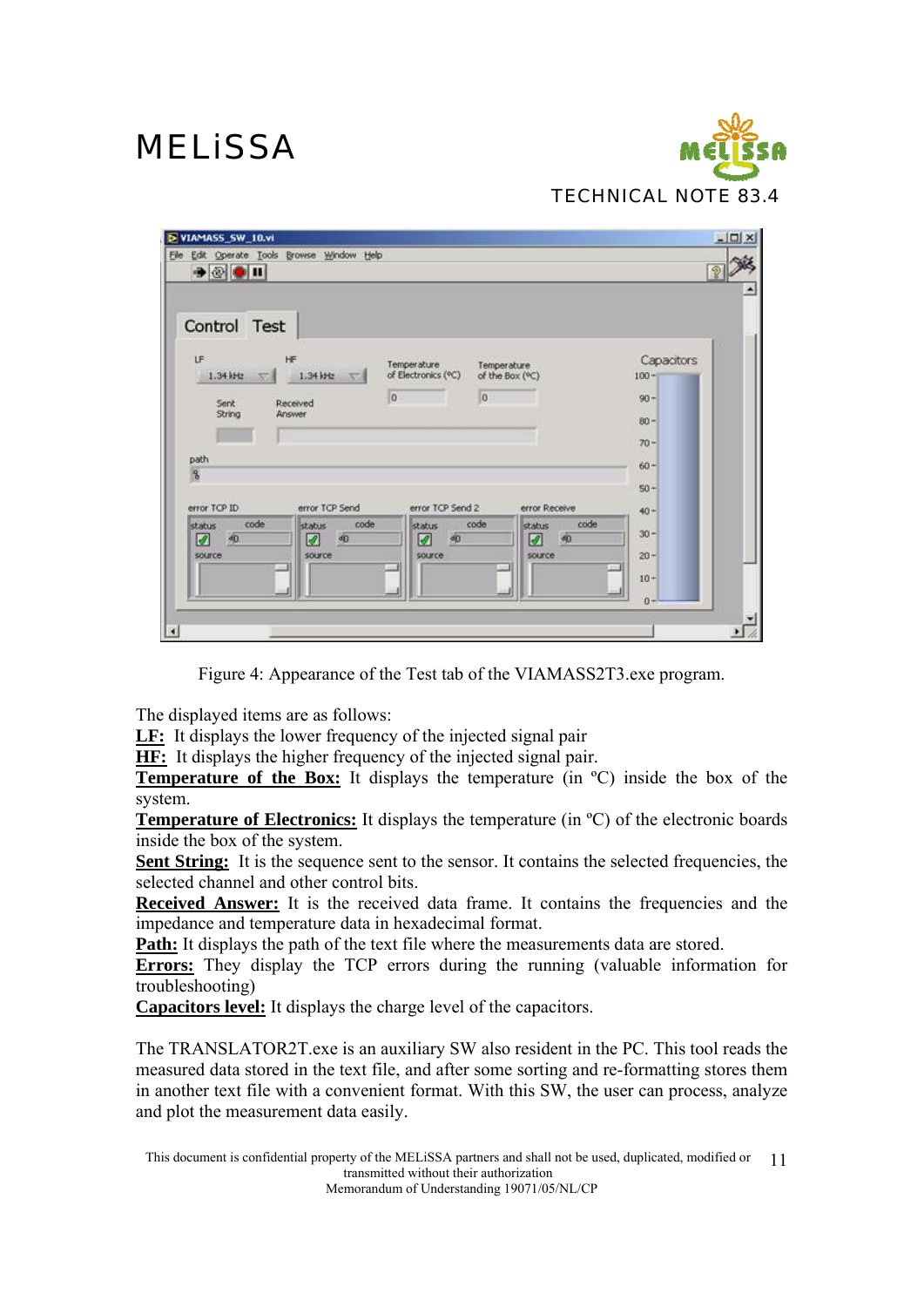

### **2.2. Biomass sensor adapted for test at UBP**

The biomass sensor adapted for test at UBP is represented in figure 5. It is a simplified version of the VIAMASS system described previously. It consists in:

- Electronic box with identical components and functionality as for the VIAMASS case. This box also housed the front end electronics.
- Electrodes: there are four wire electrodes located at the bottom of a prismatic PVC container for the dilutions.
- Cabling: power cable and crossover Ethernet cable.



Figure 5: Connection of the BIOMASS sensor

The installation of the sensor is straight forward and does not require special tools. The electrodes in the prismatic container are connected to the sensor through a ca. 10cm, 4 wires cable that goes with the electronic box. This cable must be connected to the connector at the bottom of the prismatic container (Figure 6).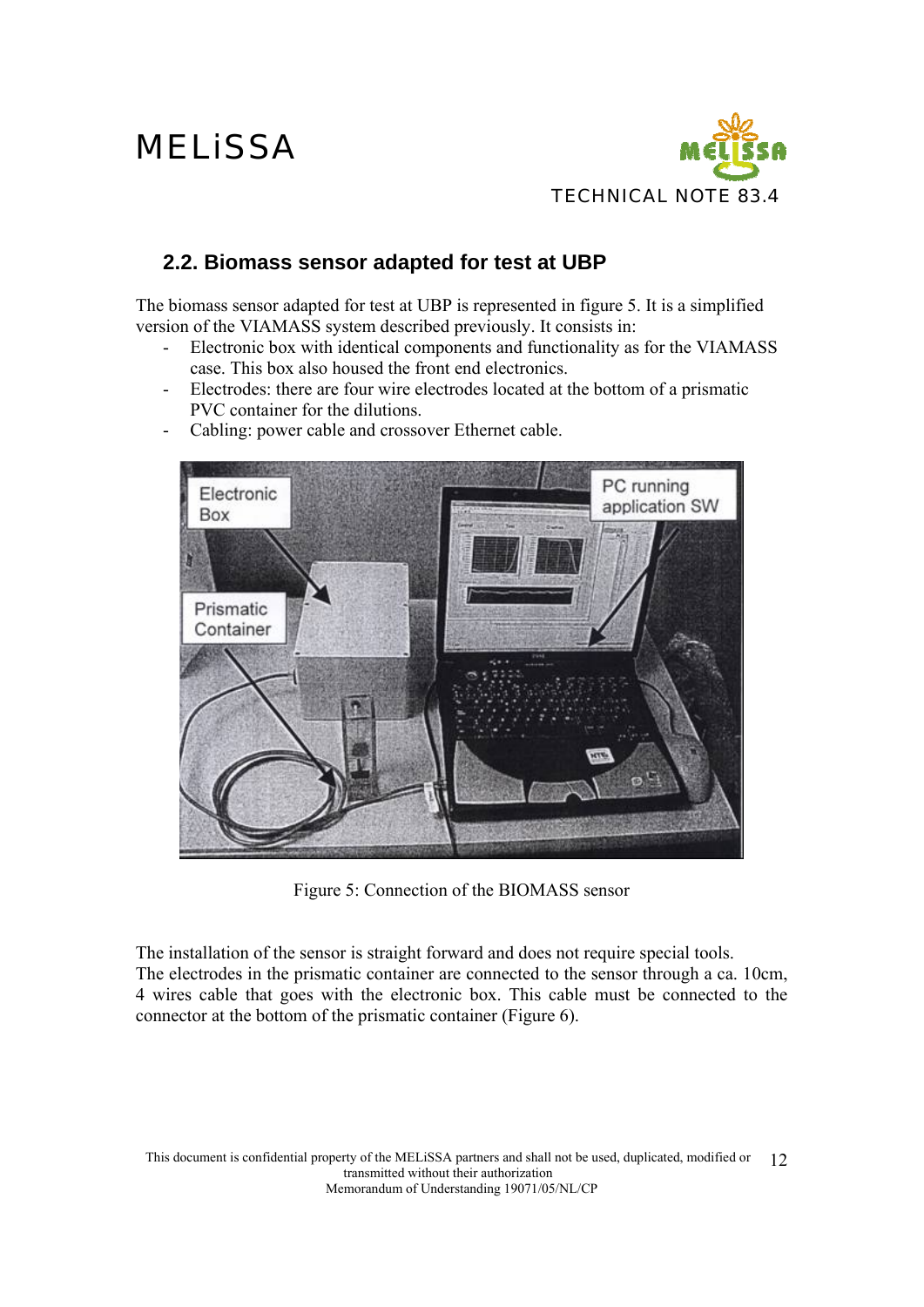



Figure 6: Connector of the prism

The Ethernet cable must be connected on one end to the Ethernet connector located in the lateral side of the electronic box and to the PC's Ethernet port on the other end (Figure 7).



Figure 7: Connection of the Ethernet cable

The electronic box is connected to the mains through the power cable and power connector. The sensor is turned on through the switch next to the connector.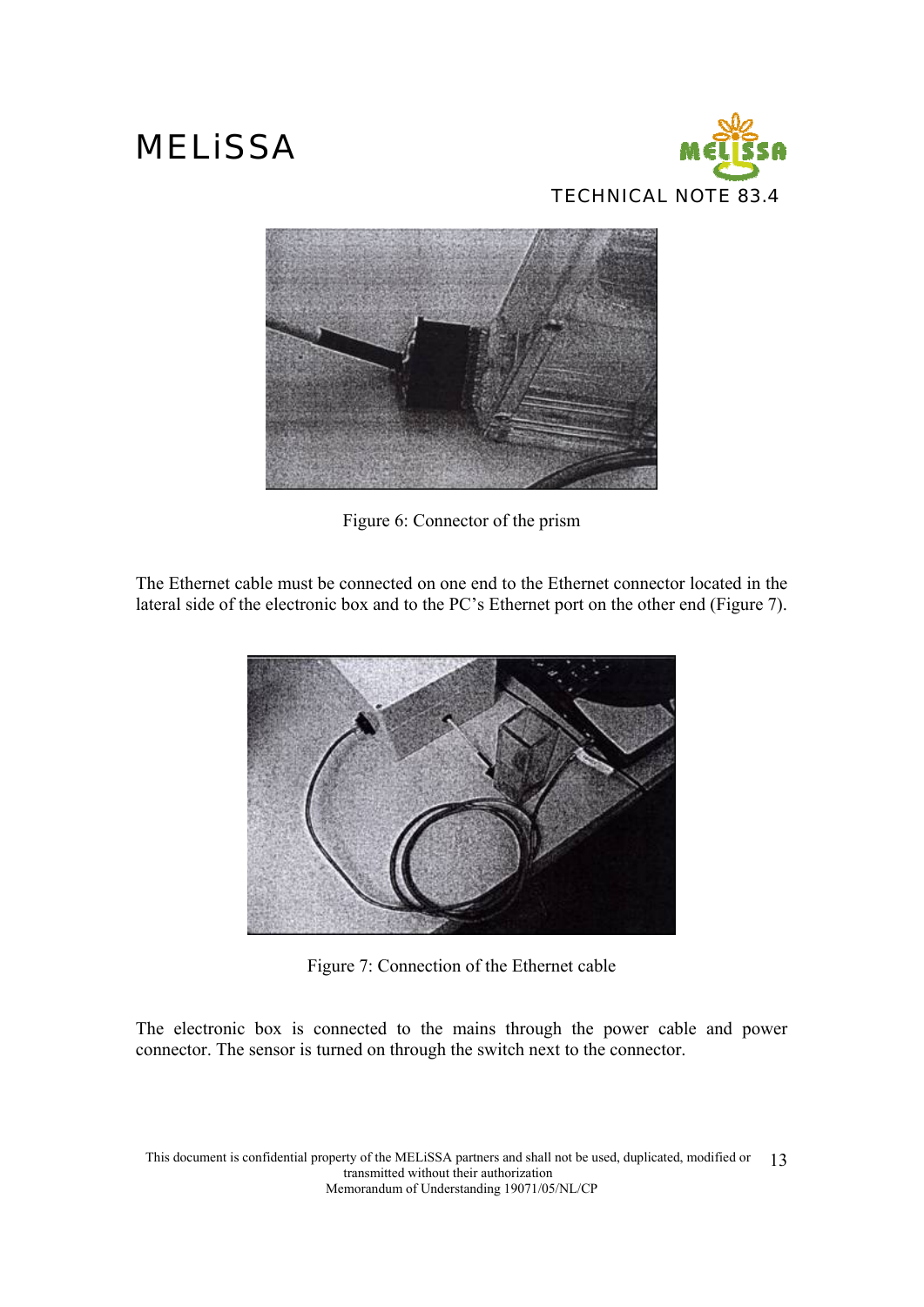

The biomass sensor system is completed with a specific SW application that can run on a PC platform. This application module is named UBP32.exe. The UBP32 SW controls the system, manages the communication between the sensor and the PC through Ethernet and provides the user interface. This program is adapted from VIAMASS3T2 program, so the measurements are the same and it allows the same things as previously like the measurement channel, the time delay between the issue of the measurement command and the actual measure…. But The TRANSLATOR2T program is not necessary with the UBP32 program.

This SW is presented to the user on a window with three selectable tabs. The Control tab permits the actual configuration of the SW for the intended measurement. The Test tab displays information related to the measurement status. This tab is mainly oriented to troubleshooting purposes. The graphic tab shows the obtained modulus, phase and temperature graphics of each sweep of measurement.

The control tab and the test tab are the same as described previously for VIAMASS2T3.exe program (figure 8 and 9).



Figure 8: Appearance of the Control tab of the UBP2.exe program.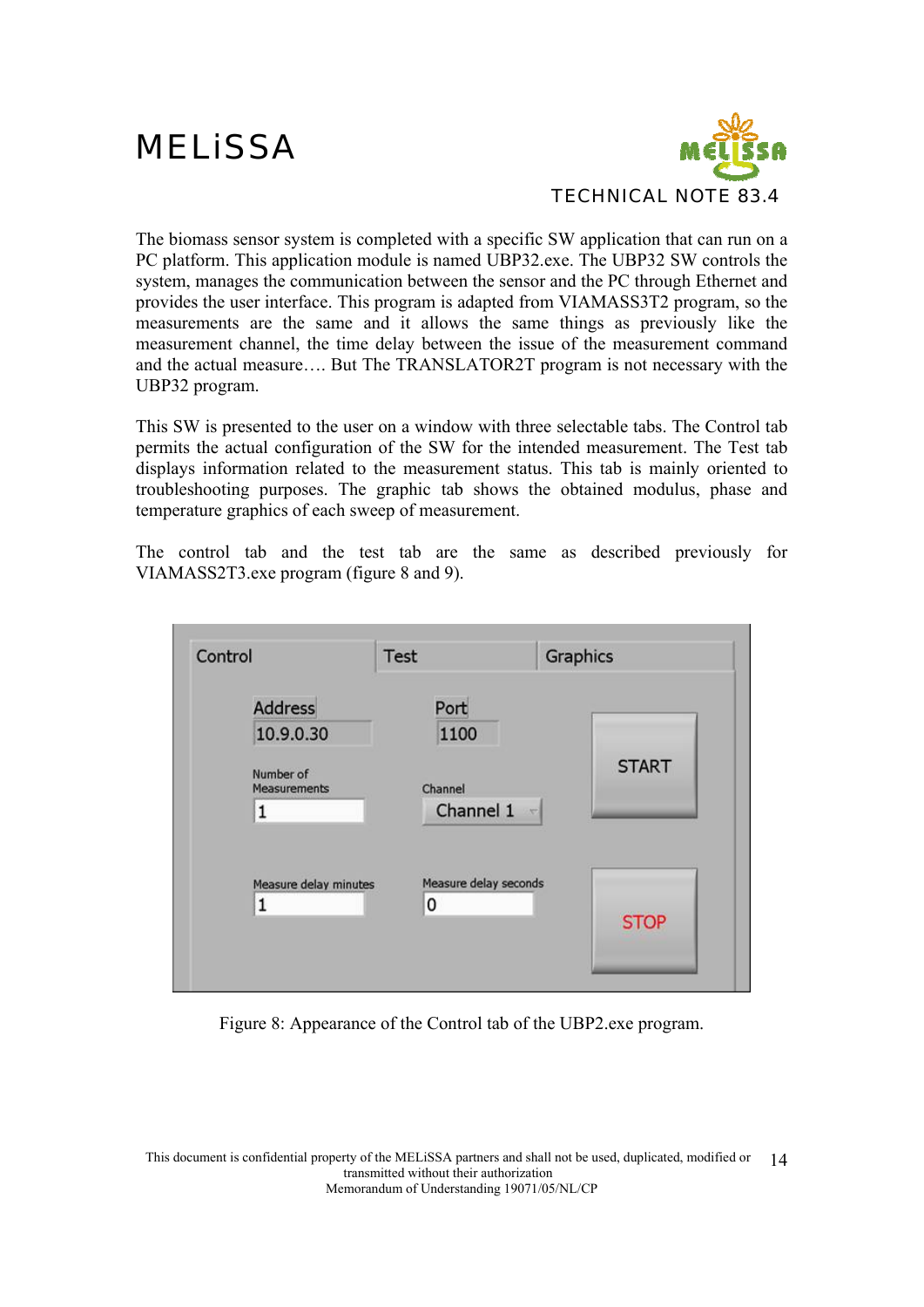

| Control                                                                    | Test                                                                                                         |                         | Graphics                    |                                                     |
|----------------------------------------------------------------------------|--------------------------------------------------------------------------------------------------------------|-------------------------|-----------------------------|-----------------------------------------------------|
| Concatenated<br>String                                                     | lο                                                                                                           | Measurements counter    | Box<br>temperature.<br>0    | Capacitors<br>$100 -$<br>$95 -$<br>$90 -$<br>$85 -$ |
| <b>Answer</b><br>received                                                  |                                                                                                              |                         | <b>Electronic</b>           | $80 -$<br>$75 -$<br>$70 -$                          |
|                                                                            |                                                                                                              |                         | temperature<br>lo.          | 65-<br>$60 -$<br>$55 -$                             |
| path<br>$\overline{\mathbf{R}}$                                            |                                                                                                              |                         |                             | $50 -$<br>45-                                       |
| path 2<br>厦                                                                |                                                                                                              |                         | Probe<br>temperature<br>lo. | $+0-$<br>$25 -$                                     |
| error TCP ID<br>error TCP Send                                             | error TCP Send 2<br>error Receive                                                                            |                         | Temperature                 | $30 -$<br>$25 -$                                    |
| code<br><b>Status</b><br>status<br>40<br>Ø<br>Ø<br><b>SOURCE</b><br>source | code<br>code<br>status<br>status<br>$\infty$<br>$\overline{\Phi}$<br>☑<br>Ø<br>SOUPCO <sup>2</sup><br>source | code<br>$\overline{40}$ |                             | $20 -$<br>$15 -$<br>$10 -$                          |
|                                                                            |                                                                                                              |                         |                             | $5 -$                                               |

Figure 9: Appearance of the Test tab of the UBP2.exe program.

The graphic tab is shown in figure 10. The displayed items are as follows:

- Modulus: it displays the modulus of the impedance upon completion of a frequency sweep. The vertical axis displays counts (i.e. digital values). The horizontal axis displays a logarithmic frequency range. The display is refreshed at every frequency sweep.
- Phase: it displays the phase of the impedance upon completion of a frequency sweep. The vertical axis displays counts (i.e. digital values). The horizontal axis displays a logarithmic frequency range. The display is refreshed at every frequency sweep.
- Probe temperature: it displays the evolution of the front end electronics through the course of the measurement time. The vertical axis displays °C and the horizontal axis displays the measurement time from the start.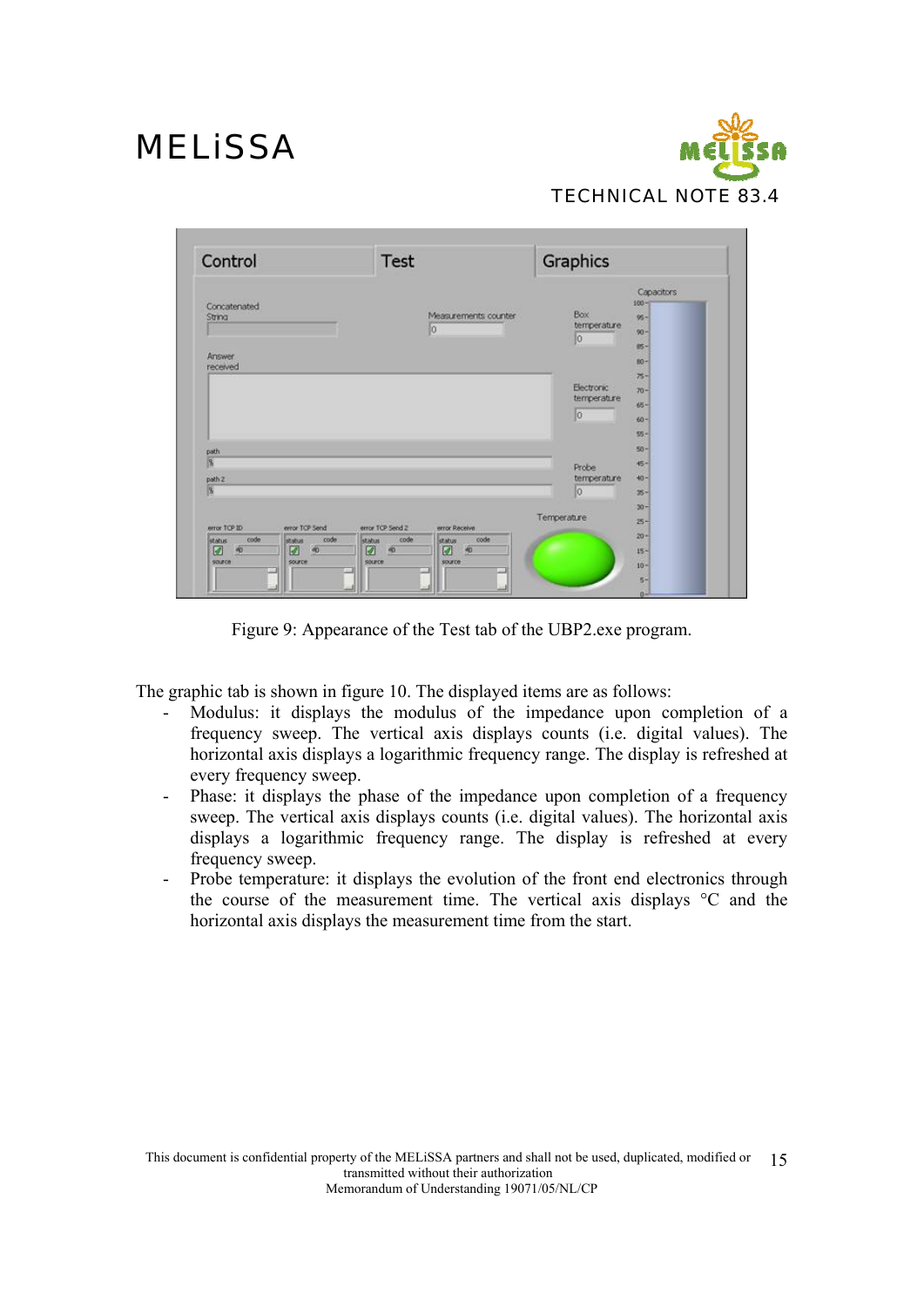



Figure 10: Appearance of the graphic tab of the UBP2.exe program.

Once the program is active, the port, the channel, an IP address, and the delays parameters in the control tab must be entered. After that, the START button is pushed to command the measurement process. Two windows like that shown in figure 11 will pop up consecutively. The first window asks the user to enter a filename for the text file where the measured data are stored in native format. The second window asks the file name that stores the data in a pre-processed format that allows to perform some graphical analysis using programs like MSExel.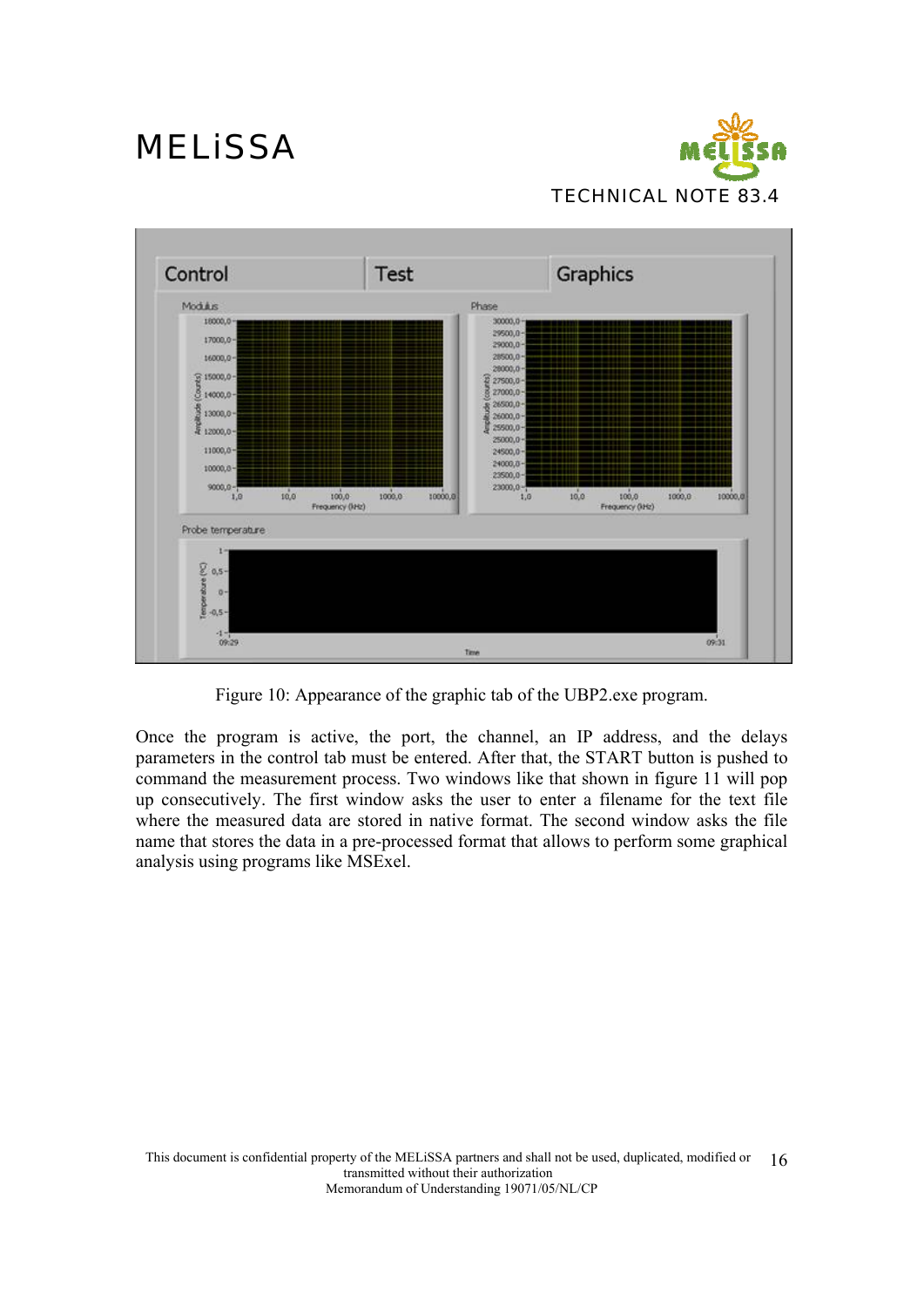

| <b>Trengistrer sous</b><br>Enegates dans: 14 Glucose |                                                                                                                                                               |                                                    | $\bullet$ <b>E</b> $\bullet$ <b>E</b><br>Ξ | 刘凶                              |
|------------------------------------------------------|---------------------------------------------------------------------------------------------------------------------------------------------------------------|----------------------------------------------------|--------------------------------------------|---------------------------------|
|                                                      | Stero 03<br>M<br>Althro it<br>Althout<br>Stevens<br>Stevens<br>althro04<br>Althroot<br>dittivo07<br>C-Brook<br>Athrod<br>althrod<br>all filteroit<br>althout. | Altro?<br>d <sup>iteron</sup><br>Simboy<br>Simboyi |                                            | <b>Graphics</b><br><b>START</b> |
|                                                      | Non de famer<br>Type                                                                                                                                          | logi<br>All Film (1.1)                             | <b>OK</b><br>÷<br>⊡<br><b>Arriváns</b>     |                                 |
|                                                      | 1                                                                                                                                                             | Measure delay minutes                              | Measure delay seconds<br>0                 | <b>STOP</b>                     |

Figure 11: Window to choose the file to translate.

After defining the filenames the measurement process starts and the frequency sweeps continue to take place at the selected rate until the STOP button is pushed. At this point all data are stored in the previously selected text files. Data are organized in a matrix structure. Rows provide time information and columns provide frequency-related measurements. The following table (figure 12) shows partially (only 7 columns) the data recording format.

| log2.txt<br>Channel | $\mathbf{1}$ | 20/06/2006 |       |       |                                                        |       |       |
|---------------------|--------------|------------|-------|-------|--------------------------------------------------------|-------|-------|
| Time                | Module       |            |       |       | 1.34kHz 1.78kHz 2.37kHz 3.16kHz 4.22kHz 5.62kHz 7.5kHz |       |       |
| 09:33:37            |              | 28123      | 28122 | 28120 | 28095                                                  | 28067 | 28057 |
| 09:34:01            |              | 28109      | 28089 | 28104 | 28127                                                  | 28150 | 28155 |
| 09:35:01            |              | 28125      | 28141 | 28151 | 28157                                                  | 28164 | 28153 |
| 09:36:01            |              | 28047      | 28085 | 28110 | 28117                                                  | 28132 | 28126 |
| 09:37:01            |              | 28093      | 28116 | 28129 | 28145                                                  | 28149 | 28146 |
| 09:38:01            |              | 28050      | 28080 | 28093 | 28105                                                  | 28116 | 28121 |
| 09:39:01            |              | 28047      | 28070 | 28086 | 28096                                                  | 28101 | 28107 |
| 09:40:01            |              | 28062      | 28089 | 28099 | 28108                                                  | 28116 | 28121 |
| 09:41:01            |              | 28057      | 28080 | 28095 | 28104                                                  | 28115 | 28123 |
| 09:42:01            |              | 28062      | 28085 | 28098 | 28110                                                  | 28118 | 28121 |
| 09:43:01            |              | 28079      | 28107 | 28115 | 28129                                                  | 28140 | 28143 |
| 09:44:01            |              | 28058      | 28076 | 28094 | 28104                                                  | 28116 | 28123 |
| 09:45:01            |              | 28106      | 28117 | 28118 | 28126                                                  | 28157 | 28171 |
| 09:46:01            |              | 28070      | 28093 | 28078 | 28061                                                  | 28064 | 28071 |
| 09:47:01            |              | 28038      | 28057 | 28070 | 28083                                                  | 28096 | 28105 |

Figure 12: Data recording format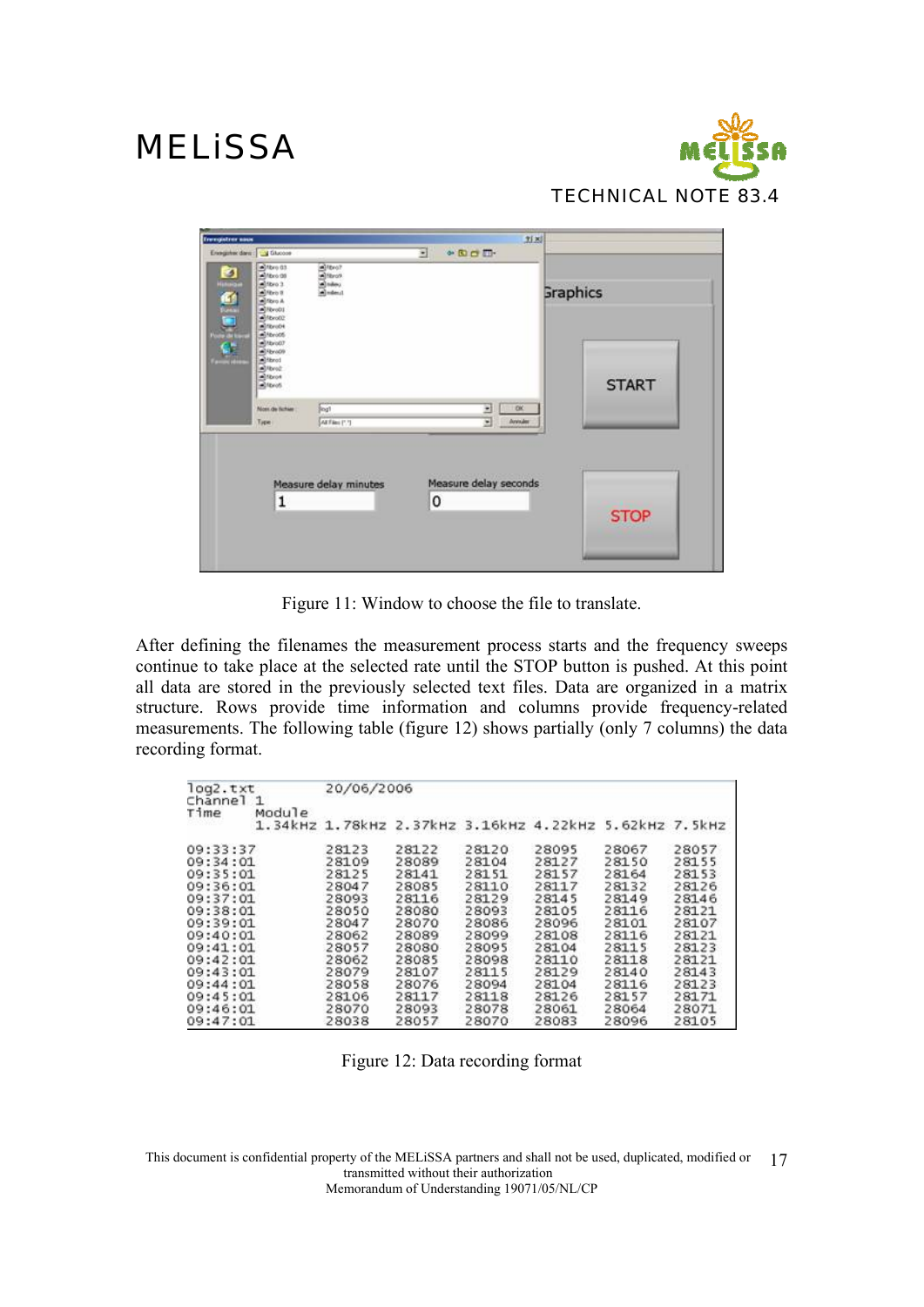

### **2.3. METTLER TOLEDO sensor**

The dual optical fiber sensor InPro8200 (figure 13) combines high resolution at low turbidity ranges with high linearity in the mid turbidity range. Backscattered light technology and the use of fiber optic cables enable a sensor design with uniform, unbroken surface structure. Therefore InPro8200 sensors are able to meet the toughest demands placed on optical sensors with respect to freedom of fouling and easy cleanability. A system is completed with a Trb8300 transmitter.

The LGCB uses a prototype sensor wavelength-modified by Mettler considering the specific optical properties of *R. rubrum*. One optical fiber give a 950 nm signal and the other measures light quantity which is backscattered by the turbid medium 500 times per second. The commercial probe operates at 880 nm which is the ISO normalized wavelength for turbidity measurements.



Figure 13 : Scheme of the Mettler Toledo probe principle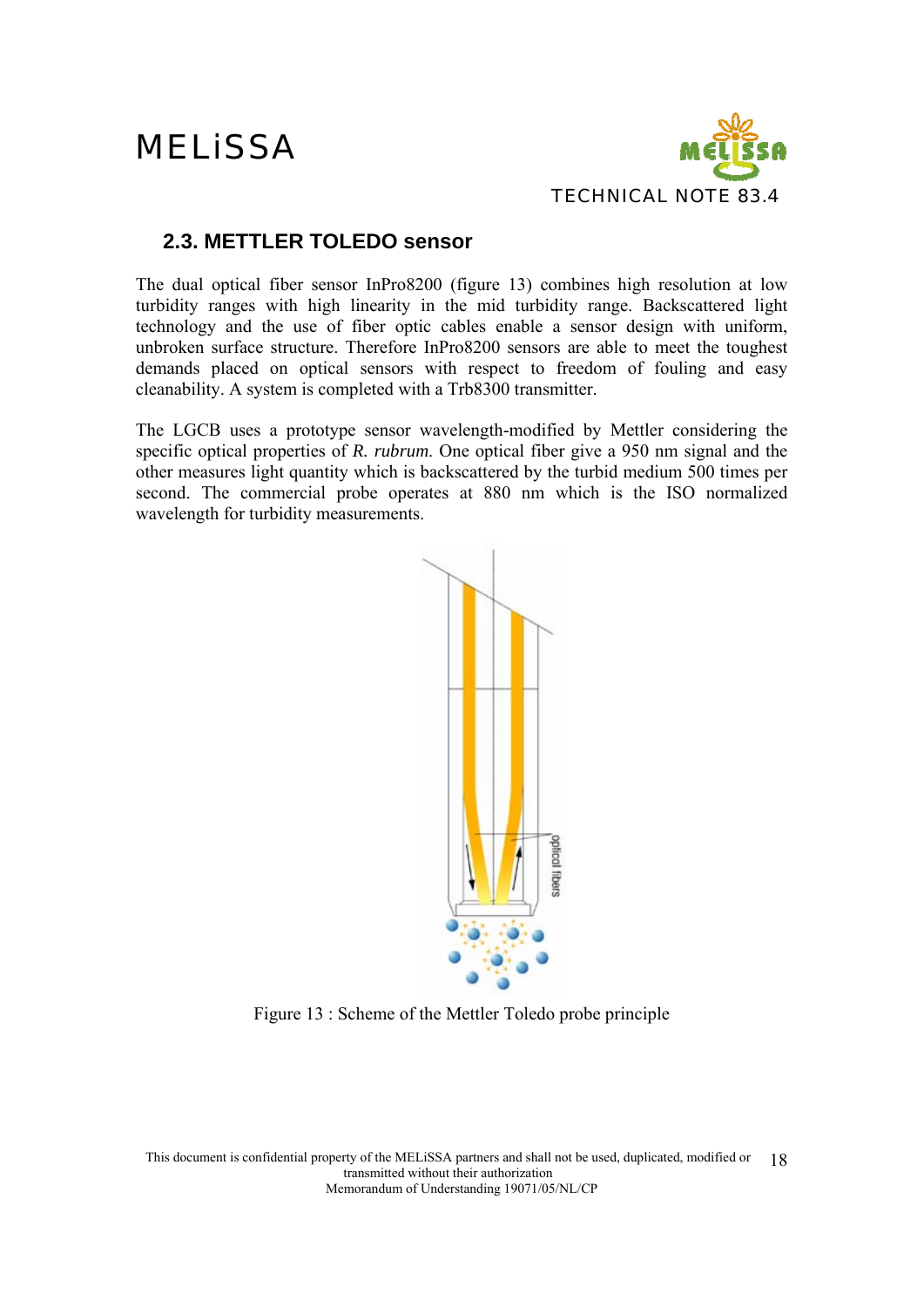

### **3. Protocol measurement**

### **3.1. Global approach**



Figure 14 : Experimental protocol

### **3.1.1. Calibration**

Calibration was performed using Erlen cultures of fresh microorganisms as concentrated solutions. Sets of diluted solutions were prepared. The aim of calibration is to obtain three correlation curves:



Figure 15 : Theoritical calibration curves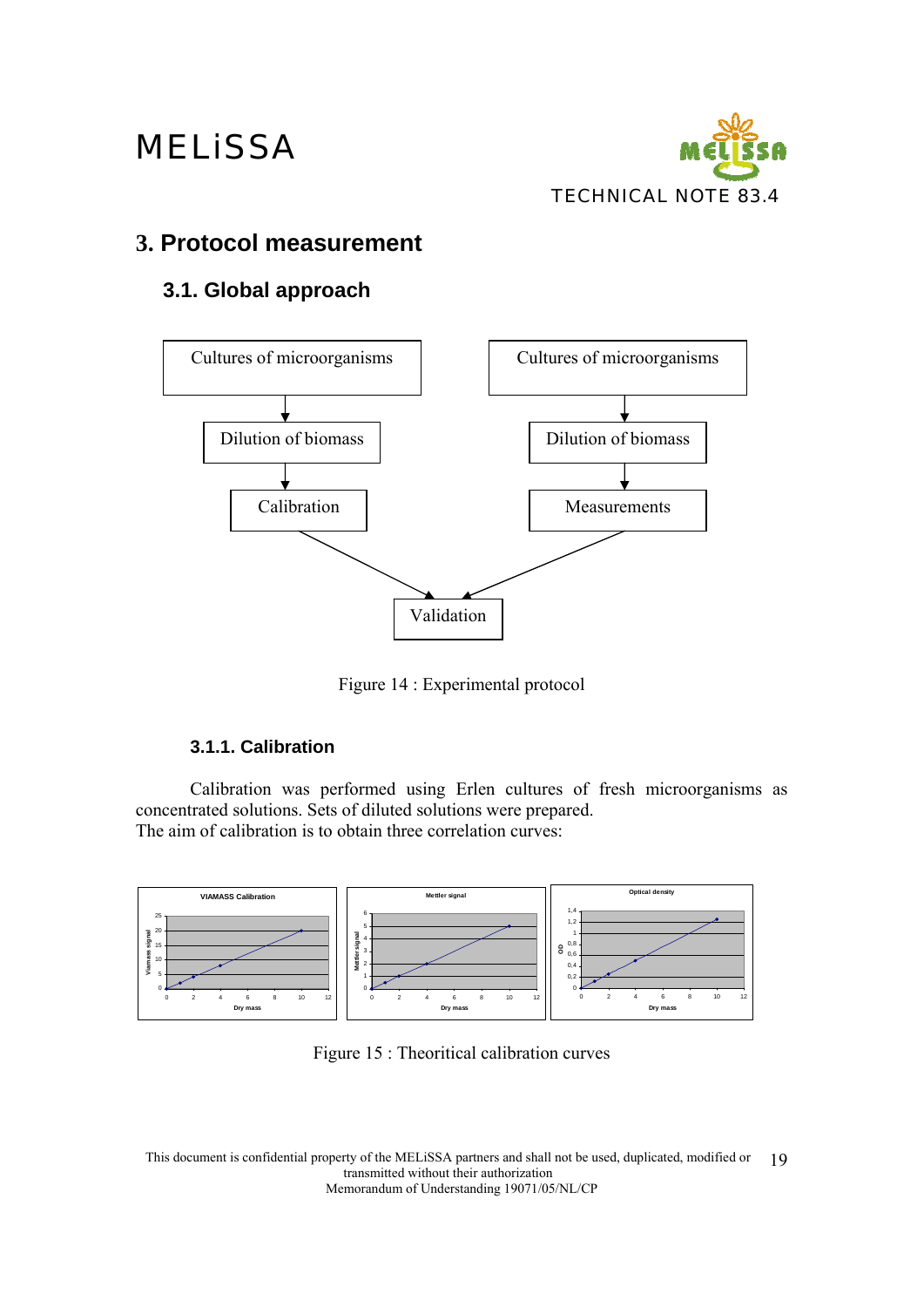

#### **3.1.2. Measurements**

From unknown diluted sample, we determine three values: DM<sub>viamass</sub>, DM<sub>mettler</sub> and DM<sub>spectro</sub> using correlation curves obtained by the calibration step.



Figure 16: Definition of DM measurements

#### **3.1.3. Validation**

Validation is obtained by comparison of the three values of DM, the classical OD vs DM correlation being considered as a reference for the discussion of the results.

### **3.2. VIAMASS protocol**

The VIAMASS probe has been designed to perform continuous electrical impedance spectrum measurement on dilution samples with the purpose to perform a qualitative validation of this technology in detecting viable biomass and its variation over time. This technology requires that the sensor is connected to the prismatic container with the medium at least for 20 to 30 minutes. Once the system is trained, actual measurements can start. If the probe could not be left for 20 to 30 minutes in the cell suspension prior to any measurement due to the characteristics of the target solution, the best procedure is to use firstly a saline solution with the same conductivity as the target solution and left the system train by performing several initial sweeps. Then, the acquisition must be stopped and the saline solution must be substituted by the target cell suspension.

In order to obtain meaningful results the system must be thermally stable. This implies time schedule is important when the sequence of measurement is planned. A measurement timeline example is illustrated in figure 17.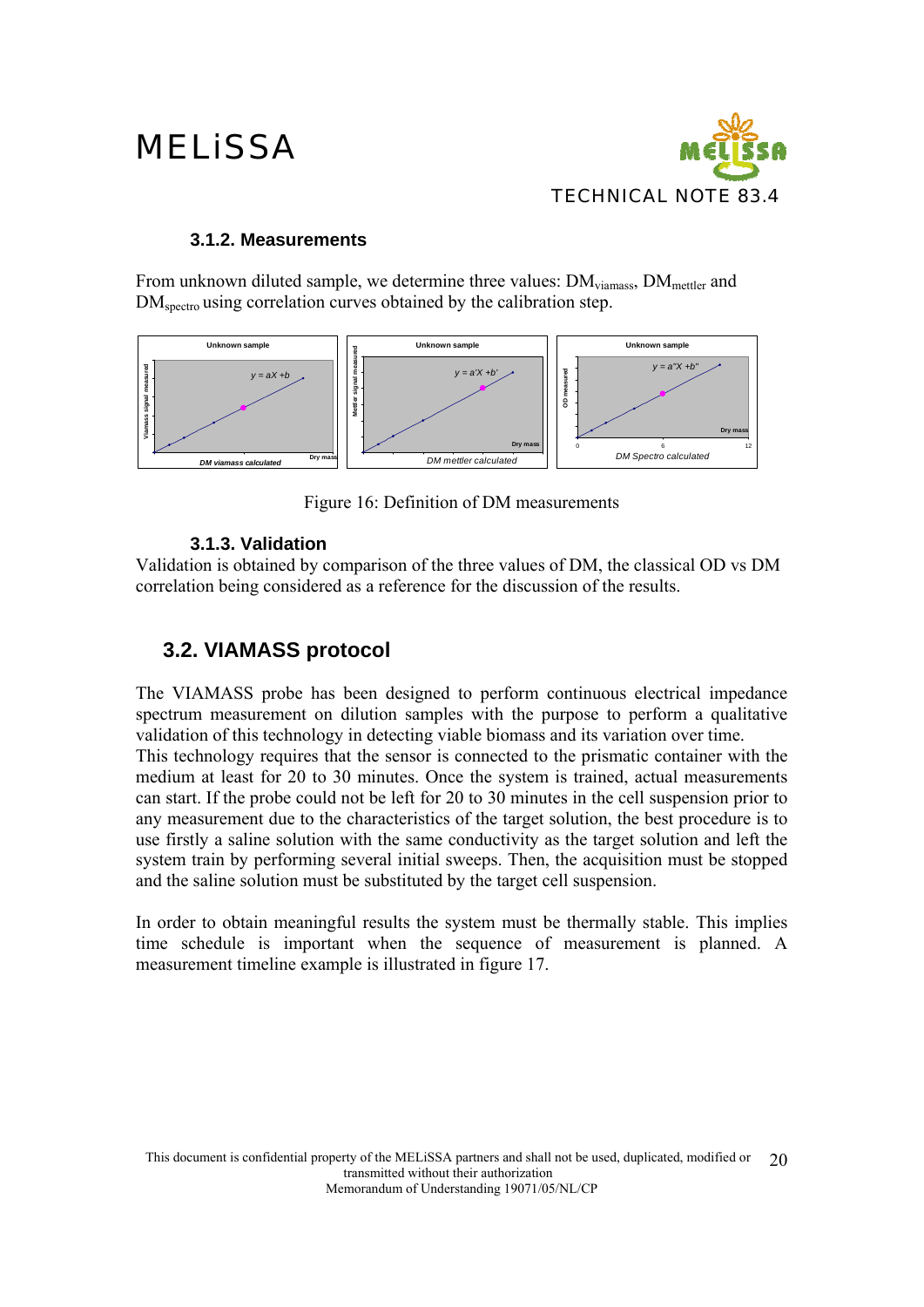

Figure 17: Measurement timeline example

After a warm-time of at least six hours for the probe, modulus spectra of solutions are measured during at least 20min, frequency range being swept every minute.

An average measurement is calculated from 10 last sweeps for each solution. To prevent calibration from being sensitive to temperature and some other physical parameters, concentration will be correlated with the difference of two impedance modulus: one for a low-frequency and another one for a high-frequency. The resulting estimator is obtained in the arbitrary system counts scale



Figure 18 : Theoritical curve of viamass result

 To be sure choosing the most significant difference between low and high frequencies, every possibilities were calculated and statistical error calculations were applied (table 1). Cell density estimation can be obtained through the difference between the impedance magnitude at high frequency (HF) and low frequency (LF) value. A calibration or a regression can be used to obtain the correspondence with the cell counting or dry weight units.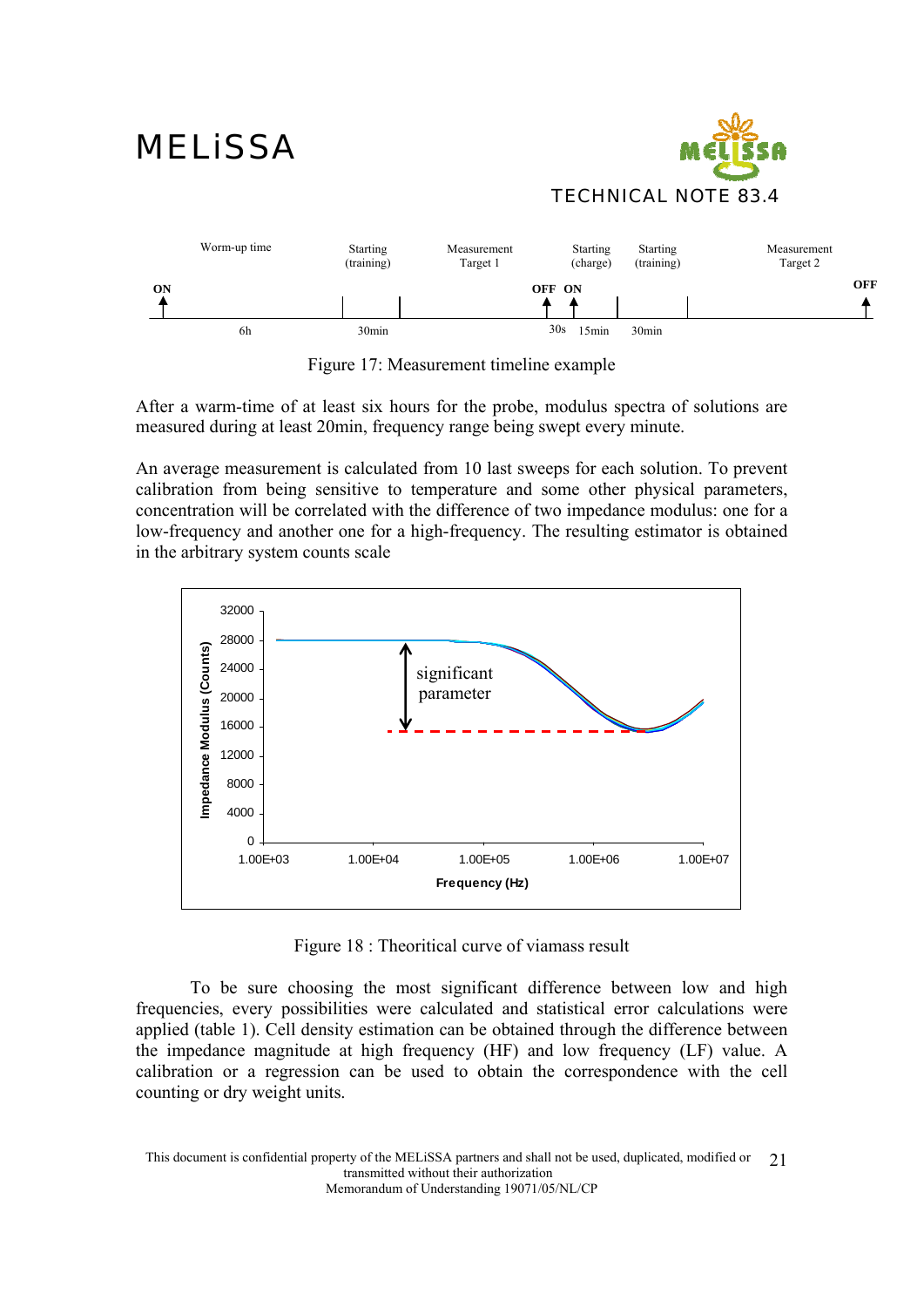

|                                         | Model        | Parameters                                                                  | Standard deviation                                                                                                                                                                                                             | Absolute error                                                           |
|-----------------------------------------|--------------|-----------------------------------------------------------------------------|--------------------------------------------------------------------------------------------------------------------------------------------------------------------------------------------------------------------------------|--------------------------------------------------------------------------|
| Average                                 | $y = a$      | $\overline{v} = \frac{i}{a} = a$<br>$\boldsymbol{n}$                        | $\sigma(a) = \frac{\sigma_{y,n-1}}{\sqrt{n}}$                                                                                                                                                                                  | $\Delta a = \tau_{(n-1)}\sigma(a)$                                       |
| Linear<br>correlation<br>(1 parameter)  | $y = ax$     | $\sum x_i y_i$<br>$a = \frac{1}{\sum x_i^2}$                                | $\sigma(a) = \sqrt{\frac{\sigma_y^2}{\sum x_i^2}}$                                                                                                                                                                             | $\Delta a = \tau_{(n-1)} \sigma(a)$                                      |
| Linear<br>correlation<br>(2 parameters) | $y = ax + b$ | $a = \frac{\sum_i y_i (x_i - \overline{x})}{\sum_i (x_i - \overline{x})^2}$ | $\sigma(a) = \sqrt{\frac{\sigma_y^2}{\sum (x_i - \bar{x})^2}}$<br>$b = \frac{\sum_i y_i}{n} - a\overline{x}$ $\sigma(b) = \sqrt{\sigma_y^2 \left( \frac{1}{n} + \frac{\overline{x}^2}{\sum_i (x_i - \overline{x})^2} \right)}$ | $\Delta a = \tau_{(n-2)}\sigma(a)$<br>$\Delta b = \tau_{(n-2)}\sigma(b)$ |

Table 1 **:** Statistical error formula for average and linear correlation.

### **4. Measurements**

### **4.1.** *Fibrobacter succinogenes*

### **4.1.1.Experimental set-up**

Two tests were performed with *Fibrobacter succinogenes* cultures grown on glucose. *Fibrobacter succinogenes* has been grown anaerobically under 100% CO<sub>2</sub> in a basal medium that contained (per liter) : 450 mg KH2PO4, 450 mg K2HPO4, 900 mg NaCl, 1.8 g (NH<sub>4</sub>)<sub>2</sub>SO<sub>4</sub>, 90 mg MgSO<sub>4</sub>, 90 mg CaCl<sub>2</sub>, 3 mg MnSO<sub>4</sub>, 6 H<sub>2</sub>O, 0.3 mg CoCl<sub>2</sub>, 6 H<sub>2</sub>O, 8 mg FeSO4,7H2O, 0.25 mg biotin, 0.005 mg para-aminobenzoic acid (PABA), 0.01 mg hemin, 8 g carbon substrate and a mixture of volatile fatty acids (Gaudet et al., 1992). 400 mL of this media was introduced in erlen and sterilized (20', 121°C). Cystein (0.5  $g(1)$  and Na<sub>2</sub>CO<sub>3</sub> (4  $g(1)$ ) were introduced in the hot medium to decrease redox potential (-350 mV) and increase pH (6.0-6.5). Then, as *Fibrobacter succinogenes* is a strictly anaerobic organism, erlen were flushed with  $CO<sub>2</sub>$  during 3 hours in order to completely fill in the atmosphere with this gas. After these preparation steps, the erlen were inoculated with an overnight preculture (10 mL) grown on cellobiose (8g/l) and then were incubated 48h at 39°C.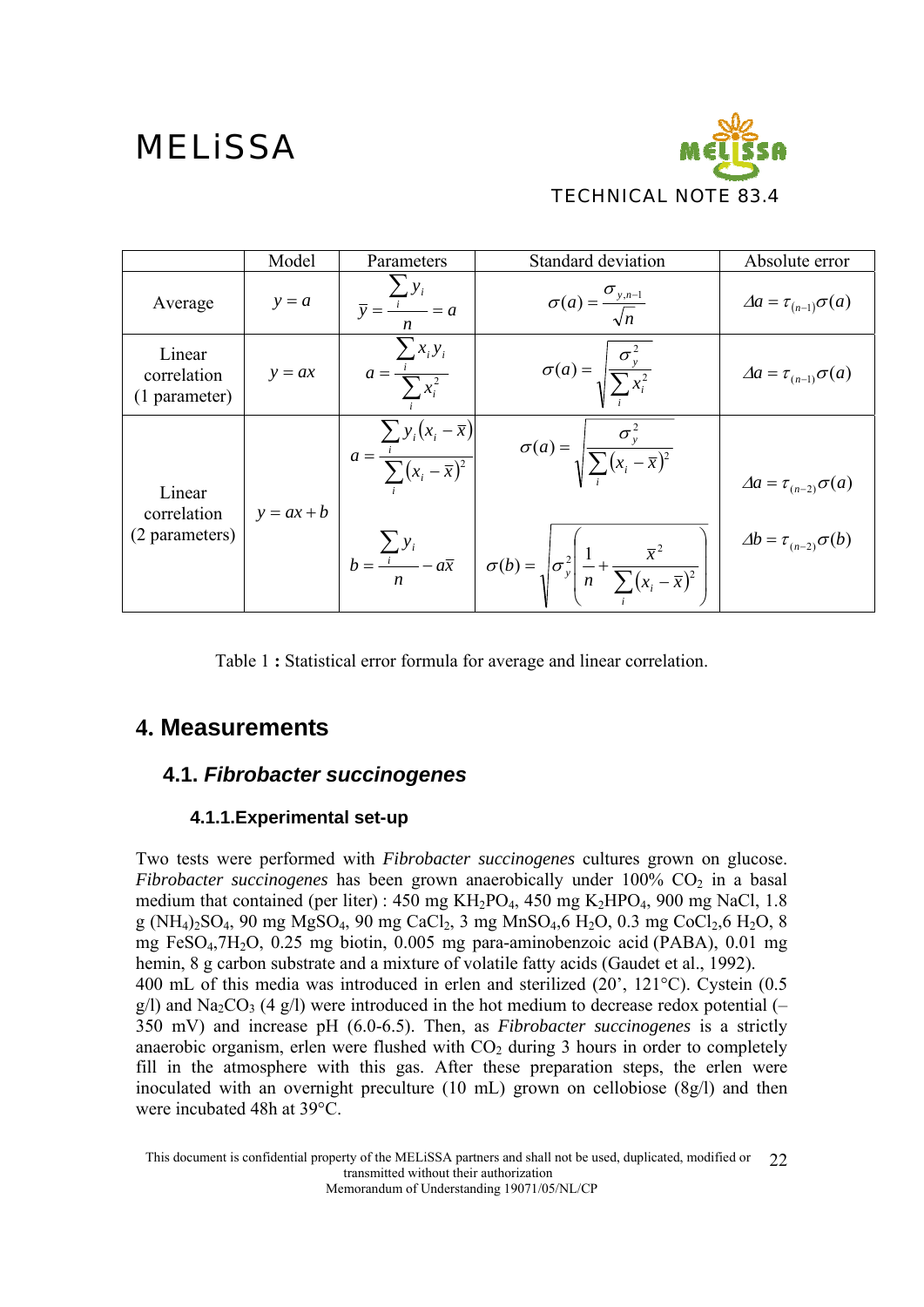

After the worm-up during one night with *F.s*. medium and the training during 30 min. in cell suspension, measurements were performed with several dilutions from the cultures in erlen. In the same time the optical density of dilutions was measured in order to establish a correlation with the impedance obtained with the BIOMASS sensor.

We also realized tests with cell suspension in the basal medium containing 10g/L of wheat straw.

### **4.1.2.Results**

#### 4.1.2.1. *Medium without wheat straw*

The system stores all the measurement data in the log files created by the user. The successive sweeps can be averaged frequency per frequency.



Figure 19: Example of graph obtained frequency per frequency for the first dilution tested

A graph identical to that presented in figure 13 is obtained for each dilution tested. Moreover counts for each frequency according to time can be represented for each dilution (figure 20).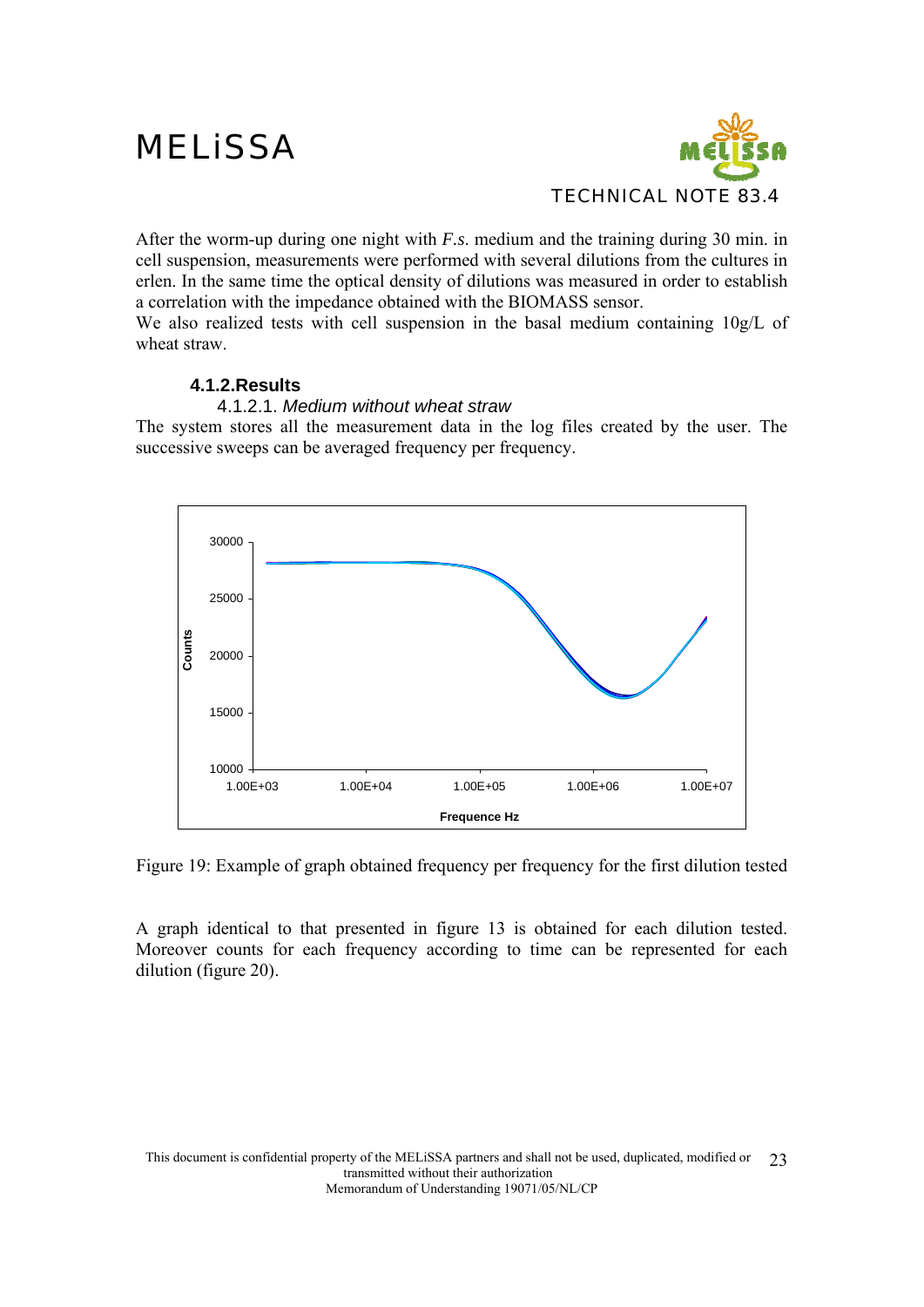



Figure 20: Example of graph obtained for each frequency according to time for the first dilution tested



Figure 21 : 3D Combination from figures 20 and 21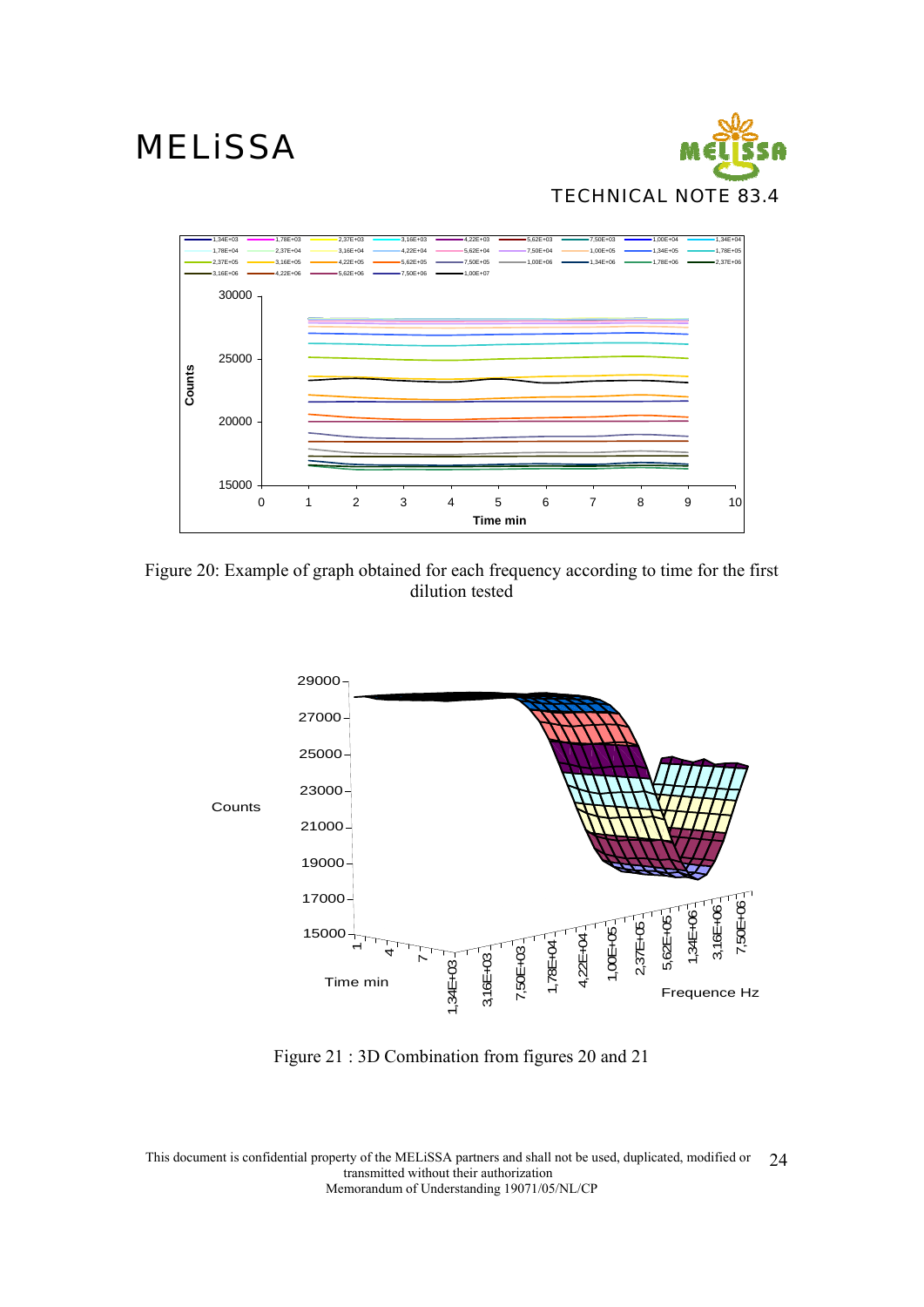

Cell density estimation can be obtained through the difference between the impedance magnitude at high frequency (HF) and low frequency (LF) value (Delta counts). The resulting estimator is obtained in the arbitrary system counts scale. A calibration or a regression can be used to obtain the correspondence with the cell counting or dry weight units. Nevertheless, the best Delta counts estimator must be defined from the capacities measurements. Because we are seeking the best fit in dry mass and not the best frequency response, we decided, at the opposite of the NTE recommendation, to optimise the signal by testing all the couples of frequency possibilities in term of DM correlation. Thus, for each dilution tested and for each couple high frequency and low frequency, the difference LF-HF (Delta counts) was calculated and linear regressions with statistical treatment were performed. Among all the correlations (between 10 and 12 curves) the best result obtained in term of  $r^2$  regression coefficient was retained in this study. Considering  $F$ . *succinogenes*, the resulting calibration curve is given in figure 22.





A statistical treatment of these results reveals the following standard errors for the slope and the offset:

$$
\Delta \text{Count} = (9100 \pm 1600) \, DM - (1400 \pm 900)
$$

The accuracy of the method may be increased by adding the offset for all the experimental points, giving the final relation:

$$
\Delta
$$
Count + 1400 = (9100 ± 700) *DM*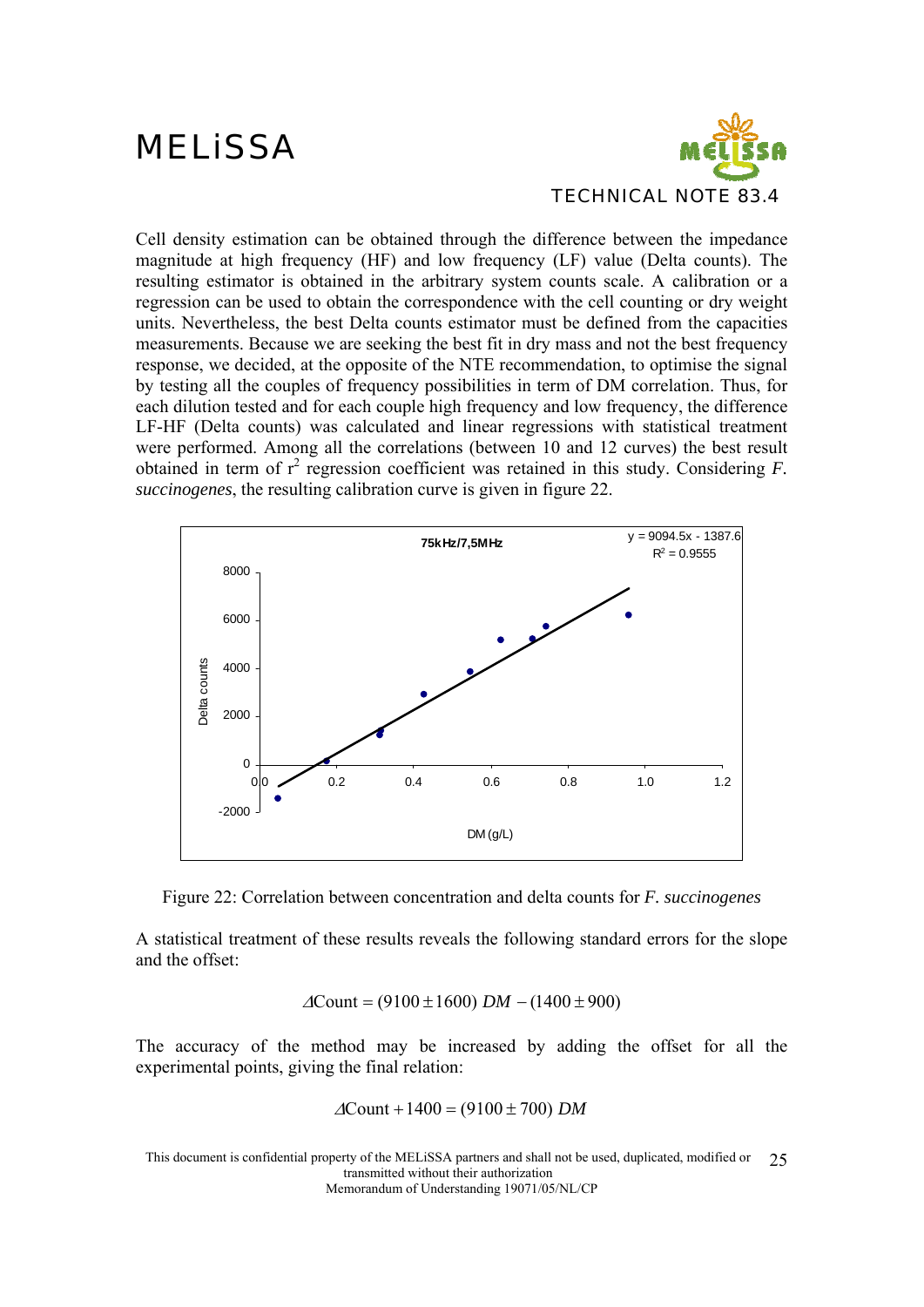

By this way, the expected accuracy is roughly ± 8% for *F. succinogenes* calibration.

To check this correlation, other dilutions were performed, the impedance was measured with the probe, the same difference between LF and HF was performed and thanks to the correlation obtained previously the DM was calculated. In the same time the  $OD<sub>600</sub>$  was measured and the DM obtained by the OD ( $DM=0.37*OD_{600}$ ) and by the correlation were compared (Table 2).

| <b>Sample</b> | $\mathbf{DM}_{\text{spectro}}$<br>g/L | $DM_{\text{viamass}}$<br>g/L | <b>Relative</b><br>difference |
|---------------|---------------------------------------|------------------------------|-------------------------------|
|               | 0.958                                 | 0.828                        | 13%                           |
|               | 0.745                                 | 0.776                        | $4\%$                         |
|               | 0.709                                 | 0.737                        | $4\%$                         |
|               | በ 579                                 | 0.583                        | $1\%$                         |

Table 2: Comparison between **DMspectro** and **DMviamass** find with the correlation between **75kHz** and **7.5MHZ**

These results show that the DMviamass found with the sensor is very closed to the DM<sub>spectro</sub>. As foreseen, the calculated mean relative error (6%) is within the range of the 8% obtained by the previous analysis.

The concentration of these same samples was measured with a probe of turbidity (Mettler) calibrated before for *Fibrobacter* and compared with results obtained with the spectrophotometer (Table 3).

| <b>Sample</b> | $DM_{\text{spectro}}$<br>g/L | $\mathbf{DM}_{\text{mettler}}$<br>g/L | <b>Relative</b><br>difference |
|---------------|------------------------------|---------------------------------------|-------------------------------|
|               | 0.958                        | 1.02                                  | 6%                            |
|               | 0.745                        | 0.83                                  | 10%                           |
|               | 0.709                        | 0.67                                  | $5\%$                         |
|               | 0 579                        | 0.72                                  | 19%                           |

Table 3: Comparison between **DM**<sub>spectro</sub> and **DM**<sub>mettler</sub> find with the Mettler probe of turbidity

Surprisingly, if this probe gave good results for concentrations higher than 0.7 g/L, we obtained a loss of accuracy for samples with concentrations lower than 0.5 g/L. This confirms the problems of calibration encountered for dilute turbid samples with *Fibrobacter*.

This document is confidential property of the MELiSSA partners and shall not be used, duplicated, modified or transmitted without their authorization 26

Memorandum of Understanding 19071/05/NL/CP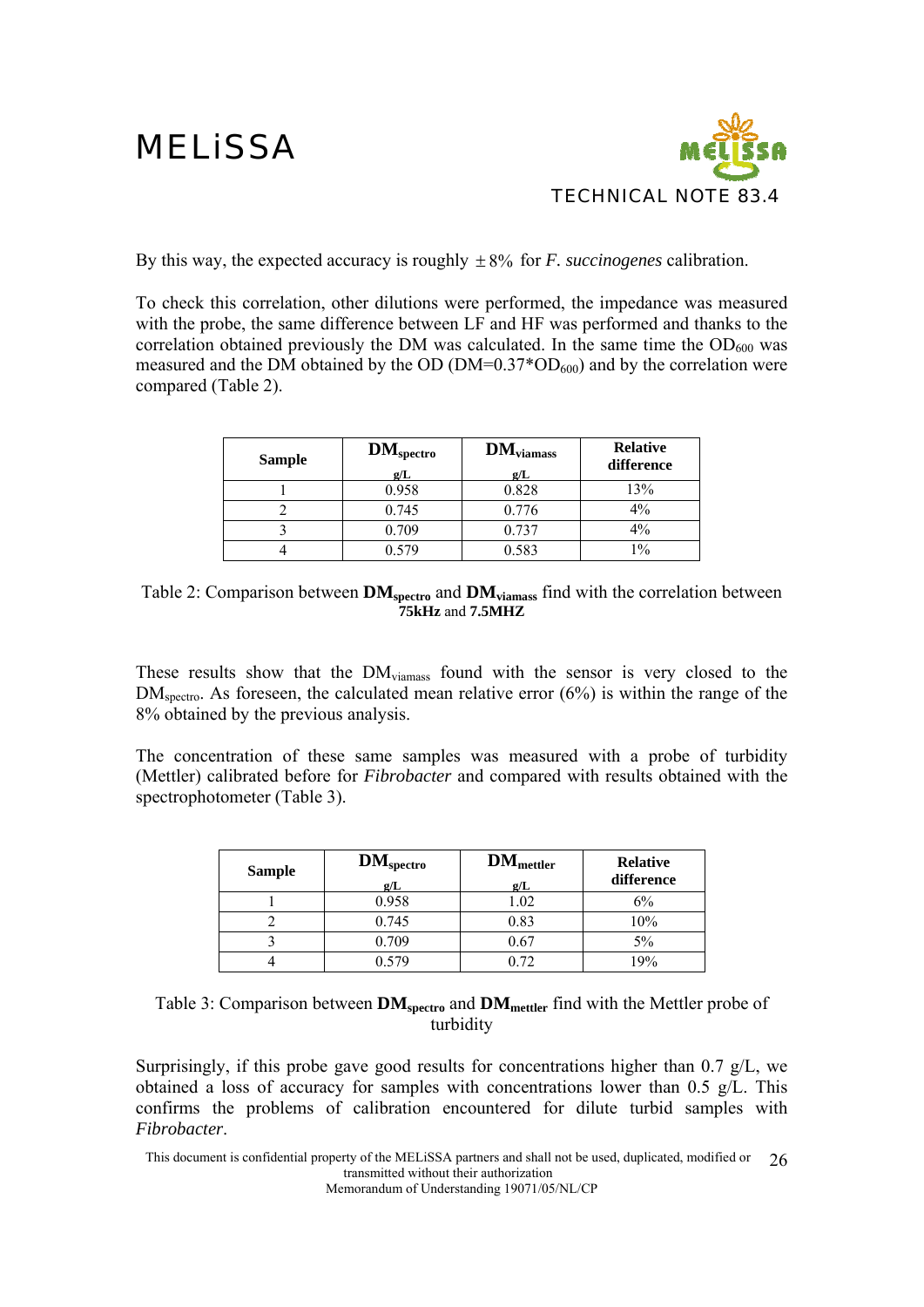

#### 4.1.2.2. *Medium with wheat straw*

Samples of known concentration (50mL) mixed with 0.5g of straw were placed in the prism to measure the impedance. The same difference was performed and from the correlation previously established, *Fibrobacter succinogenes* concentration was estimated. Before measurement with cell suspension, a preliminary *Fibrobacter succinogenes* medium without cells was mixed with wheat straw and was placed in the prism in order to evaluate the background noise caused by the wheat straw. Indeed the measurement can be calibrated to the reference value (zero cells or minimum concentration suspension measurement) by subtracting the spectrum from the other measurement frequency per frequency. Table 4 gives the results obtained.

| <b>Sample</b> | <b>DM</b> <sub>spectro</sub> | $DM_{\text{viamass}}$ | <b>DM</b> <sub>viamass</sub> – background noise |
|---------------|------------------------------|-----------------------|-------------------------------------------------|
|               | g/L                          | g/L                   | g/L                                             |
|               | 0.970                        | 2.204                 | 1.358                                           |
|               | 0.783                        | 2.152                 | 1.306                                           |
|               | 0.694                        | 1.697                 | 0.851                                           |
|               | 0.688                        | 1.950                 | 1.104                                           |
|               | 0.602                        | 1.539                 | 0.693                                           |
|               | 0.430                        | 1.292                 | 0.446                                           |

#### Table 4: Comparison between **DM**<sub>spectro</sub> and **DM**<sub>viamass</sub> find with the correlation between **75kHz** and **7.5MHz**

The results obtained on the wheat straw with the BIOMASS sensor are different than those obtained from the OD. Indeed as the probes are at the bottom of the prism they are covered by the wheat straw and cannot measure the impedance because the wheat straw distorts the results. Contrary to the VIAMASS Sensor adapted for the MELiSSA's Compartment 1 which is in an agitated bioreactor, the BIOMASS sensor did not have a system of agitation, so it was impossible to evaluate the biomass among the wheat straw.

### **4.2.** *Arthrospira platensis*

### **4.2.1. Experimental set up**

Two tests were performed with *A.p.* cultures. *Arthrospira platensis* has been grown in a basal medium (Zarouk) that contained (per liter): 1g NaCl,  $0.03g$  CaCl<sub>2</sub>, 1g K<sub>2</sub>SO<sub>4</sub>, 0.2g MgSO<sub>4</sub>, 7 H<sub>2</sub>O, 0.5g K<sub>2</sub>HPO<sub>4</sub>, 2.5g NaNO<sub>3</sub>, 16.8g NaHCO<sub>3</sub>, 0.08g EDTA and 0.01g FeSO<sub>4</sub>,7H<sub>2</sub>O. To this mixture 1mL of a mineral solution containing (per liter)  $0.23g$ MnCl<sub>2</sub>, 4H<sub>2</sub>O, 0.11g ZnSO<sub>4</sub>, 5 H<sub>2</sub>O and 0.03g CuSO<sub>4</sub>, 5 H<sub>2</sub>O was added. 400 mL of this

This document is confidential property of the MELiSSA partners and shall not be used, duplicated, modified or 27 transmitted without their authorization

Memorandum of Understanding 19071/05/NL/CP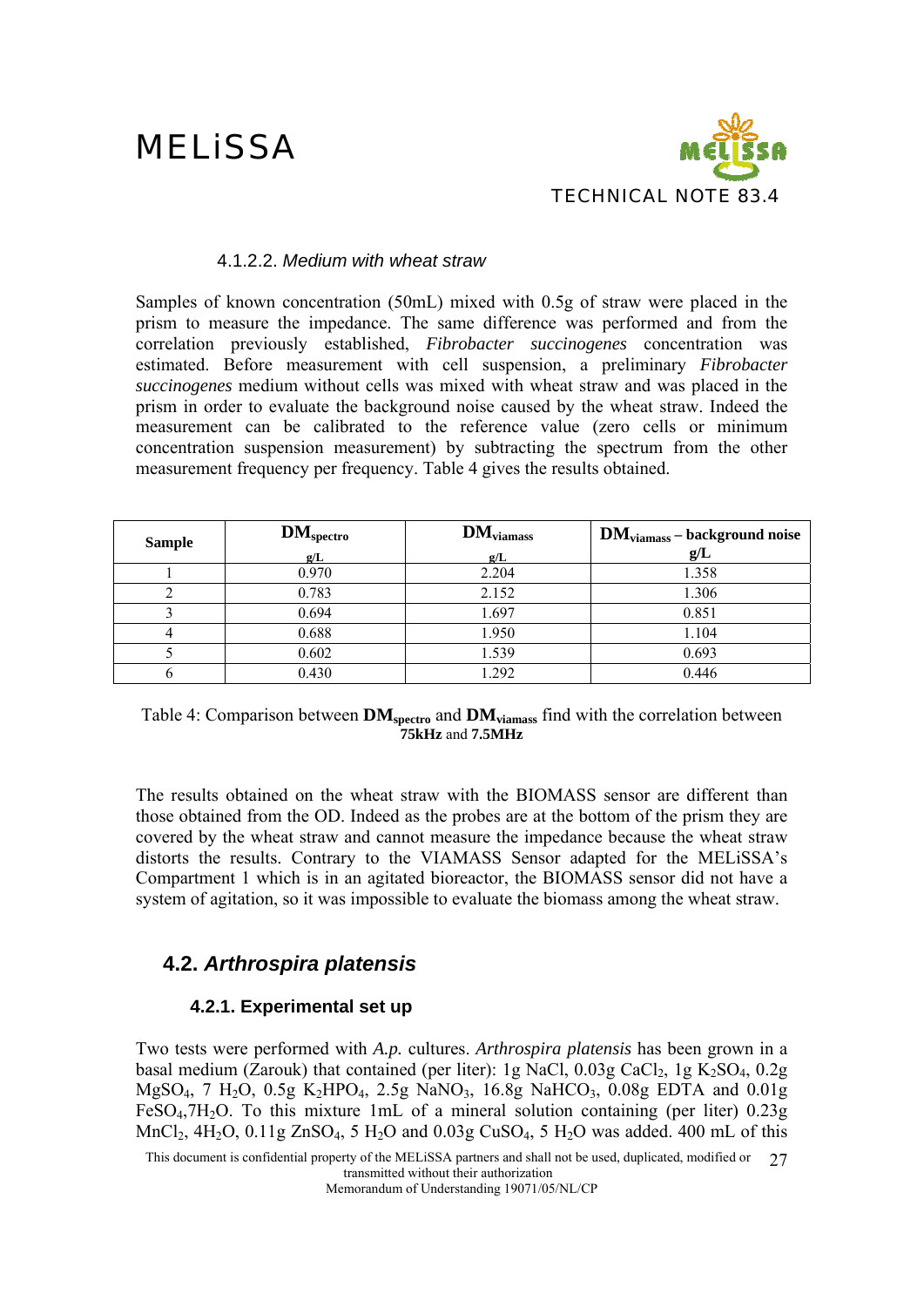

media was introduced in erlen and sterilized (20', 121°C). Then, the erlen were inoculated with 20 mL of a previous culture and then were incubated one or two weeks at 37°C.

First, the medium without cells was placed under the prismatic container to do the wormup and a cell suspension was placed to do the starting phase (30 min) and the measurement phase (30 min). Then several concentrations were tested (30min + 30min), the optical density of these solution were measured before the test.

#### **4.2.2. Results**

The system stores all the measurement data in the log files created by the user. The successive sweeps can be averaged frequency per frequency.



Figure 23: Example of graph obtained frequency per frequency for the first dilution tested

As for *Fibrobacter succinogenes*, a graph identical to that presented in figure 16 can be obtained for each dilution tested and counts for each frequency according to time can be represented for each dilution (figure 24).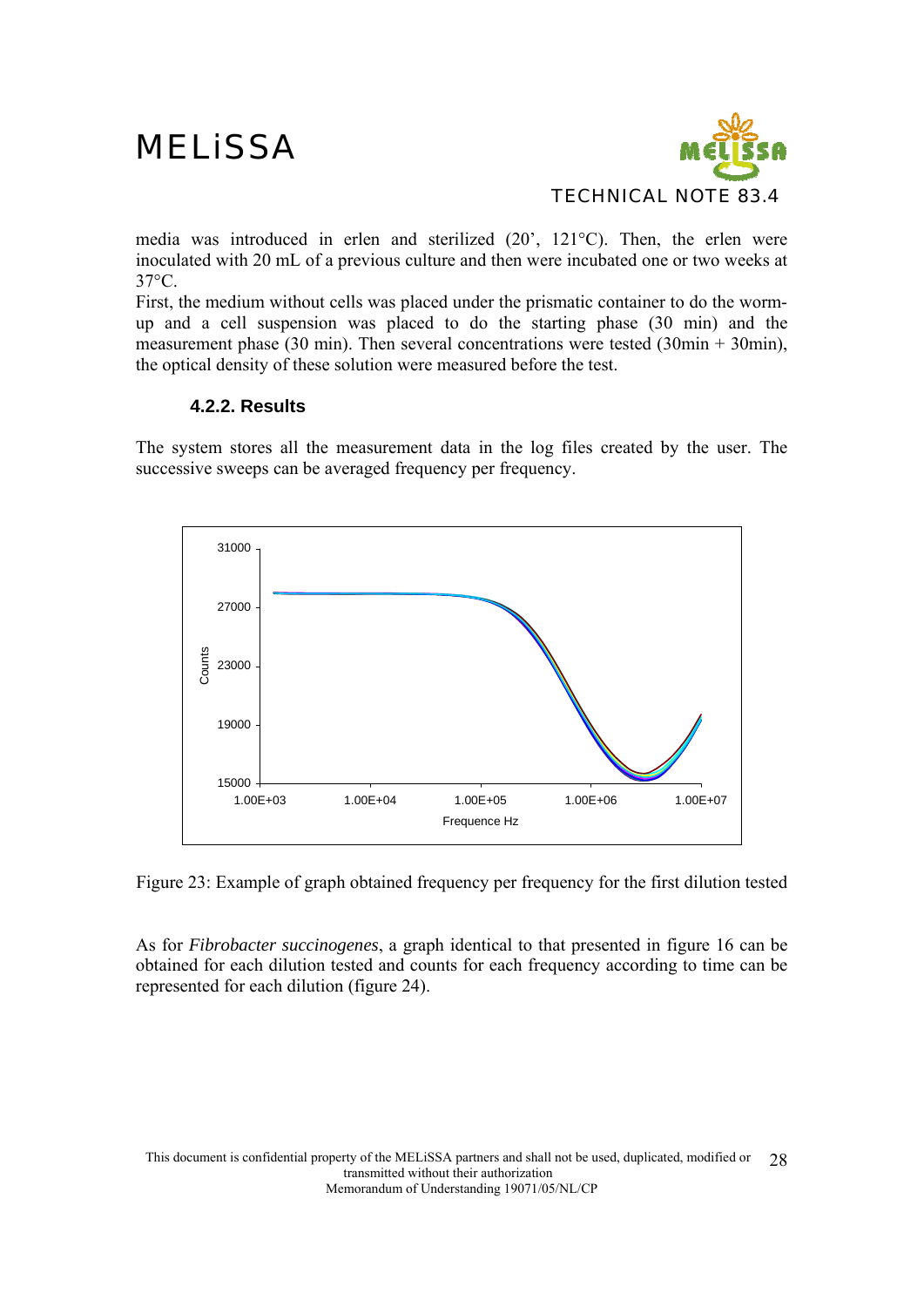



Figure 24: Example of graph obtained for each frequency according to time for the first dilution tested

Cell density estimation can be obtained through the difference between the impedance magnitude at high frequency (HF) and low frequency (LF) value. So for each dilution tested and for each high frequency and low frequency the difference LF-HF (Delta counts) was performed and graphs representing this difference according to the concentration were plotted and correlations statistically analysed.

A statistical treatment of the best retained results reveals the following standard errors for the slope and the offset:

$$
\Delta \text{Count} = (15600 \pm 5100) \, DM - (1700 \pm 3000)
$$

demonstrating that the offset is not significantly different of zero. The accuracy of the correlation is therefore increased by taking a one parameter linear relationship giving:

$$
\Delta
$$
Count = (13500 ± 3600) *DM*

The resulting accuracy is then 27% for *A. platensis*, and the corresponding experimental results are illustrated in figure 25. These results show that NTE probe is not as accurate with *A.Platensis* as with *F.succinogenes*, even if the frequency response amplitude is higher.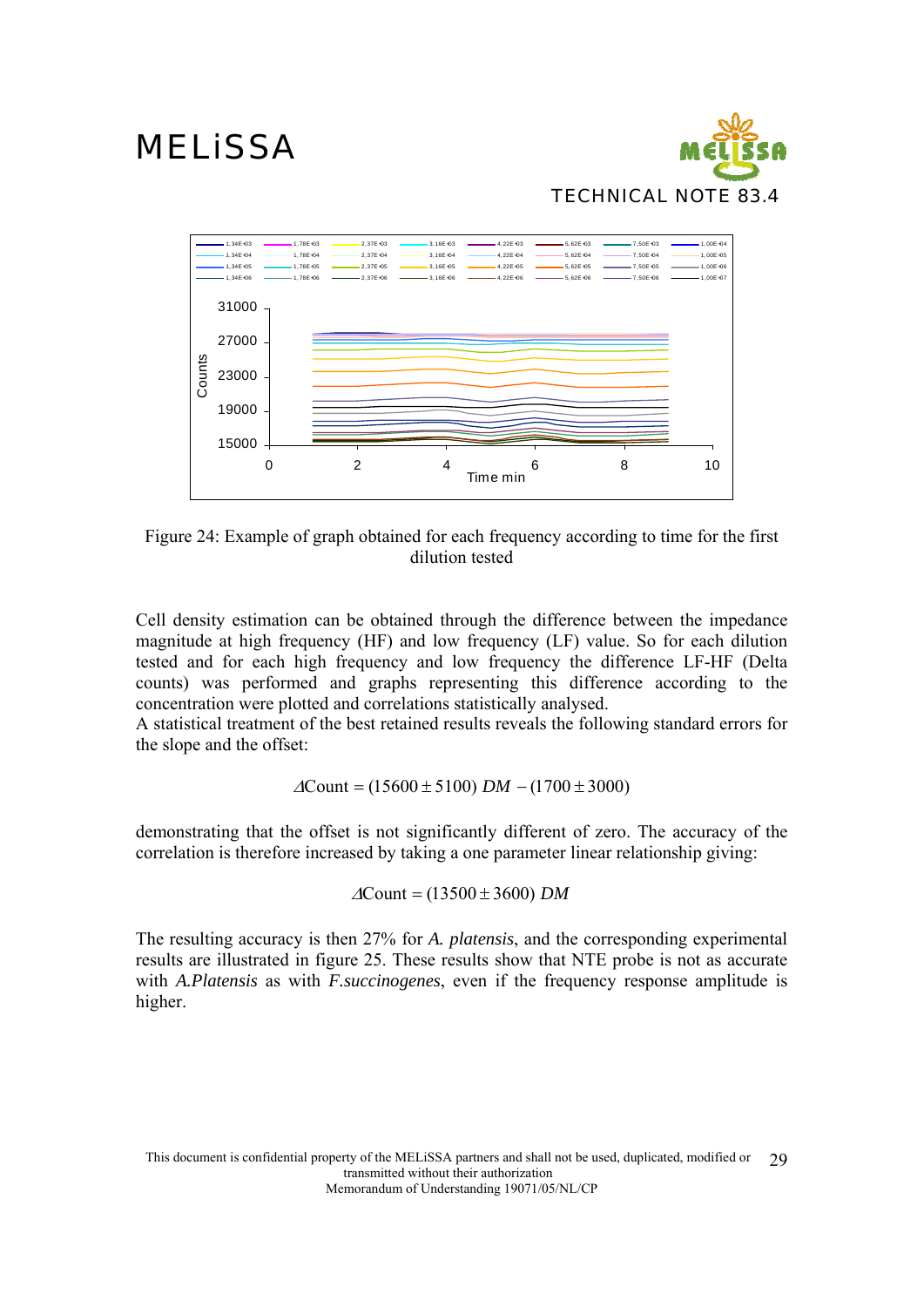



Figure 25: Correlation between concentration and delta counts for *A. platensis*

To check this correlation, other dilutions were performed, the impedance was measured with the probe, the same difference between LF and HF was performed (Delta counts). In the same time the  $OD_{750}$  was measured and the DM obtained by the OD (DM =  $1,3958xDO<sub>750</sub>$  and by the correlation were compared (Table 5).

| <b>Sample</b> | $DM_{\text{spectro}}$<br>g/L | $DM_{\text{viamass}}$<br>g/L | <b>Relative</b><br>difference |
|---------------|------------------------------|------------------------------|-------------------------------|
|               | 1.103                        | 174                          | 6%                            |
|               | 0.147                        | 0,1                          | 635%                          |
|               | 0.181                        | 0.727                        | 300%                          |
|               | 0.296                        |                              | 25%                           |

| Table 5: Comparison between $DM_{\text{spectro}}$ and $DM_{\text{viamass}}$ find with the correlation between |  |  |  |
|---------------------------------------------------------------------------------------------------------------|--|--|--|
| 75kHz and 7.5MHz                                                                                              |  |  |  |

Surprisingly, the results of the test is not correct, except for the higher concentration, and the Viamass probe doesn't give as good results as expected with *A. platensis*. A possible statistical explanation could be that the postulated linear relationship was not correct, implying to reconsider the theoretical analysis of the measurements at low concentration.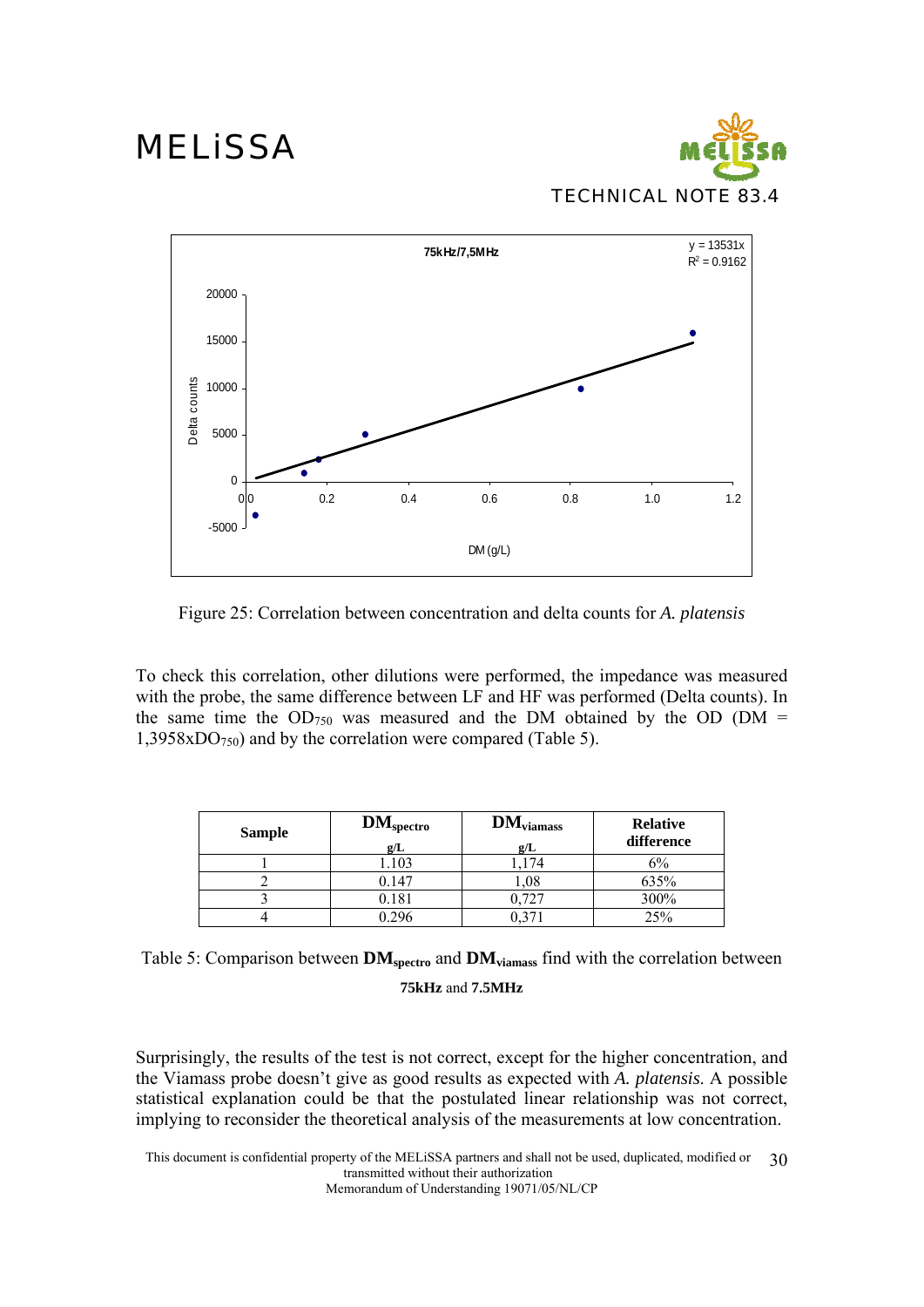

The concentration of these same samples was measured with the Mettler probe of turbidity calibrated before for *Arthrospira platensis* and compared with results obtained from the  $OD_{750}$  (Table 6).

| <b>Sample</b> | $DM_{\text{spectro}}$<br>g/L | DM <sub>matter</sub><br>g/L | <b>Relative</b><br>difference |
|---------------|------------------------------|-----------------------------|-------------------------------|
|               | 1.103                        | 1,072                       | 3%                            |
|               | 0.296                        | 0,307                       | 4%                            |
|               | 0.147                        | 0,141                       | 4%                            |
|               | 0.181                        |                             | $2\%$                         |

#### Table 6: Comparison between **DM**<sub>spectro</sub> and **DM**<sub>mettler</sub> find with the Mettler probe of turbidity

As attempted, these results show that the **DMmettler** found with the sensor is very closed to the **DMspectro** measured in this range of concentration.

### **4.3.** *Rhodospirillium rubrum*

### **4.3.1. Experimental set up**

*Rhodospirillum rubrum* ATCC 25903 has been cultivated in the basal salt medium of Segers & Verstraete (1983) as described by Suhaimi *et al.* (1994*)* acetate and ammonium chloride as C and N sources, and biotin as the only vitamin. Acetate and  $NH_4^+$  has been adjusted to avoid C and N limitation in the PBR, keeping a C/N ratio of 3. A phosphate buffer will be used  $(0.49 \text{ g L}^{-1} \text{ K}H_2\text{PO}_4$  and  $0.52 \text{ g L}^{-1} \text{ K}_2\text{HPO}_4$ ) and pH adjusted to 6.9.

### **4.3.2. Results**

The best calibration curve is obtained by substracting 75kHz frequency to 1.78MHz frequency with a higher correlation coefficient  $r^2 = 0.64$ .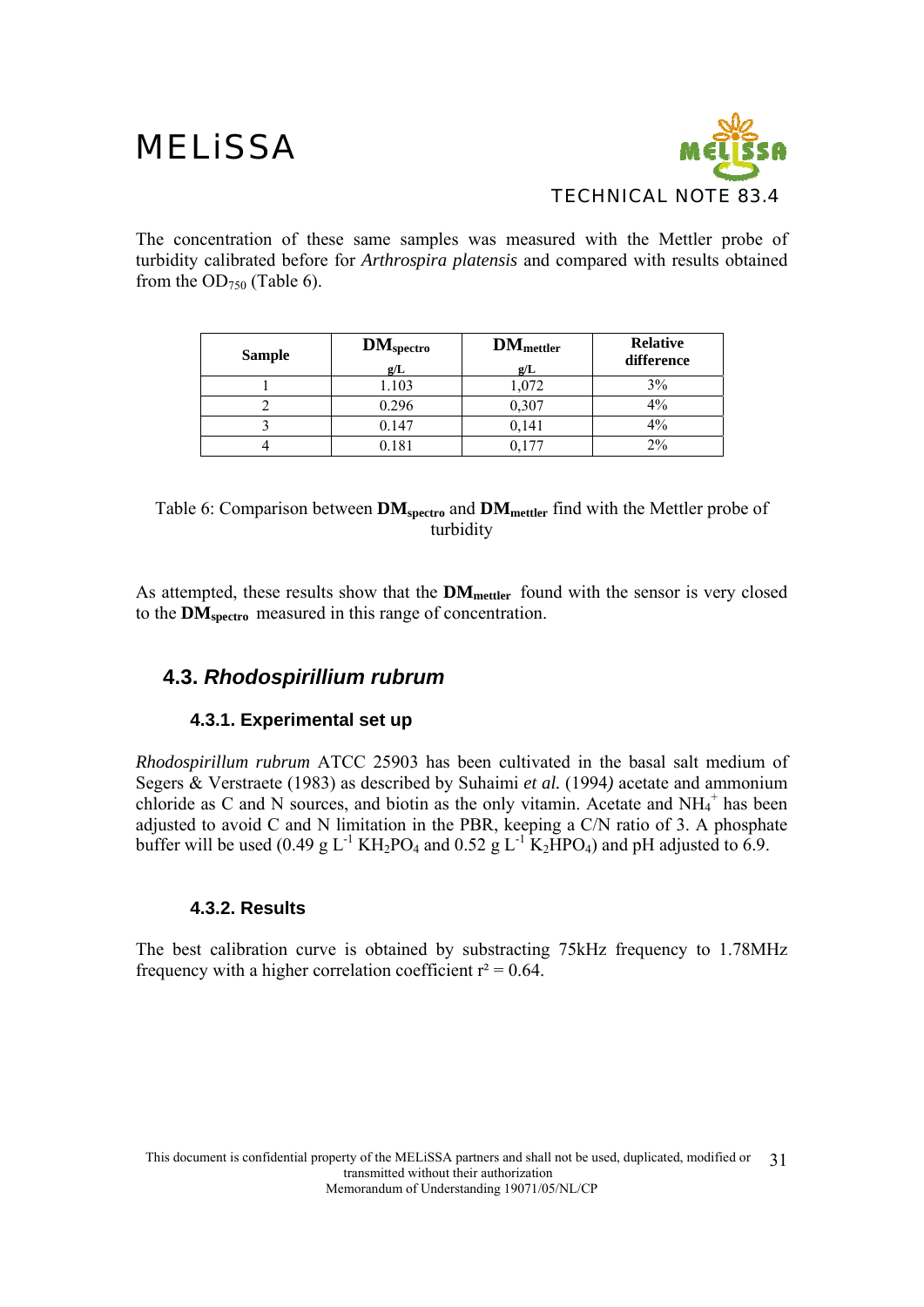





Figure 26 : Viamass results on *R.rubrum*



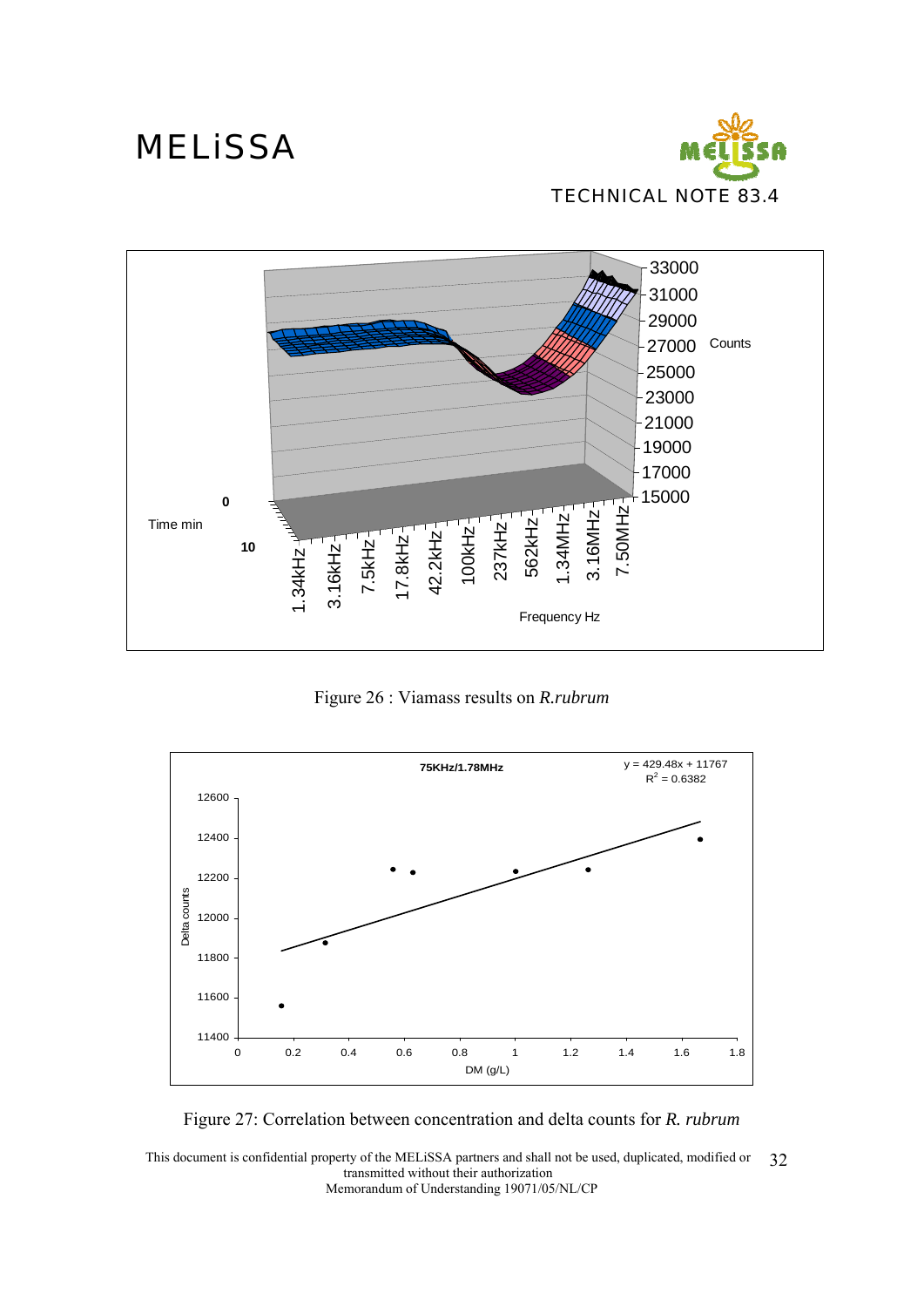

A statistical treatment of these results reveals the following standard errors for the slope and the offset:

#### $\Delta$ Count = (400 ± 400) *DM* + (11800 ± 400)

demonstrating obviously that, statistically speaking, the impedance measurement by the Viamass sensor was not sensitive in changing the *R. rubrum* biomass concentration in the range 0-2 g/L. In these conditions, the results of the tests comparing the biomass concentration obtained by the  $OD_{720}$  and by the Viamass sensor, and summarized in table 7 are not surprising. They confirm the lack of sensitivity for *R. rubrum* with errors that can reach 100%, even at high concentration.

| <b>Sample</b> | $DM_{\text{spectro}}$ (g/L) | $DM_{\text{viamass}}$<br>(g/L) | <b>Relative difference</b> |
|---------------|-----------------------------|--------------------------------|----------------------------|
|               | 0.12                        | 0.15                           | 25%                        |
|               | 0.651                       | 0.71                           | 9%                         |
|               | 0.987                       | 0.69                           | 30%                        |
|               | 1.82                        | ).34                           | 81%                        |

Table 7: Comparison between **DM**<sub>spectro</sub> and **DM**<sub>viamass</sub> find with the correlation between **75kHz** and **1,78MHz**

At the opposite, the Mettler turbidity probe, whose wavelength had been modified to suit to *R. Rubrum*, is well-adapted to concentration measurement, as confirmed by the comparison with OD720 measurements in table 8.

| <b>Sample</b> | <b>DM</b> spectro<br>(g/L) | <b>DM</b> <sub>mettler</sub><br>(g/L) | <b>Relative difference</b> |
|---------------|----------------------------|---------------------------------------|----------------------------|
|               | 0.12                       | 0.113                                 | 6%                         |
|               | 0.651                      | 0.648                                 | 0.5%                       |
|               | 0.987                      | 0.992                                 | $1\%$                      |
|               | 1.82                       | 1.85                                  | $2\%$                      |

| Table 8: Comparison between $DM_{\text{spectro}}$ and $DM_{\text{mettler}}$ find with the Mettler probe of |  |
|------------------------------------------------------------------------------------------------------------|--|
| turbidity                                                                                                  |  |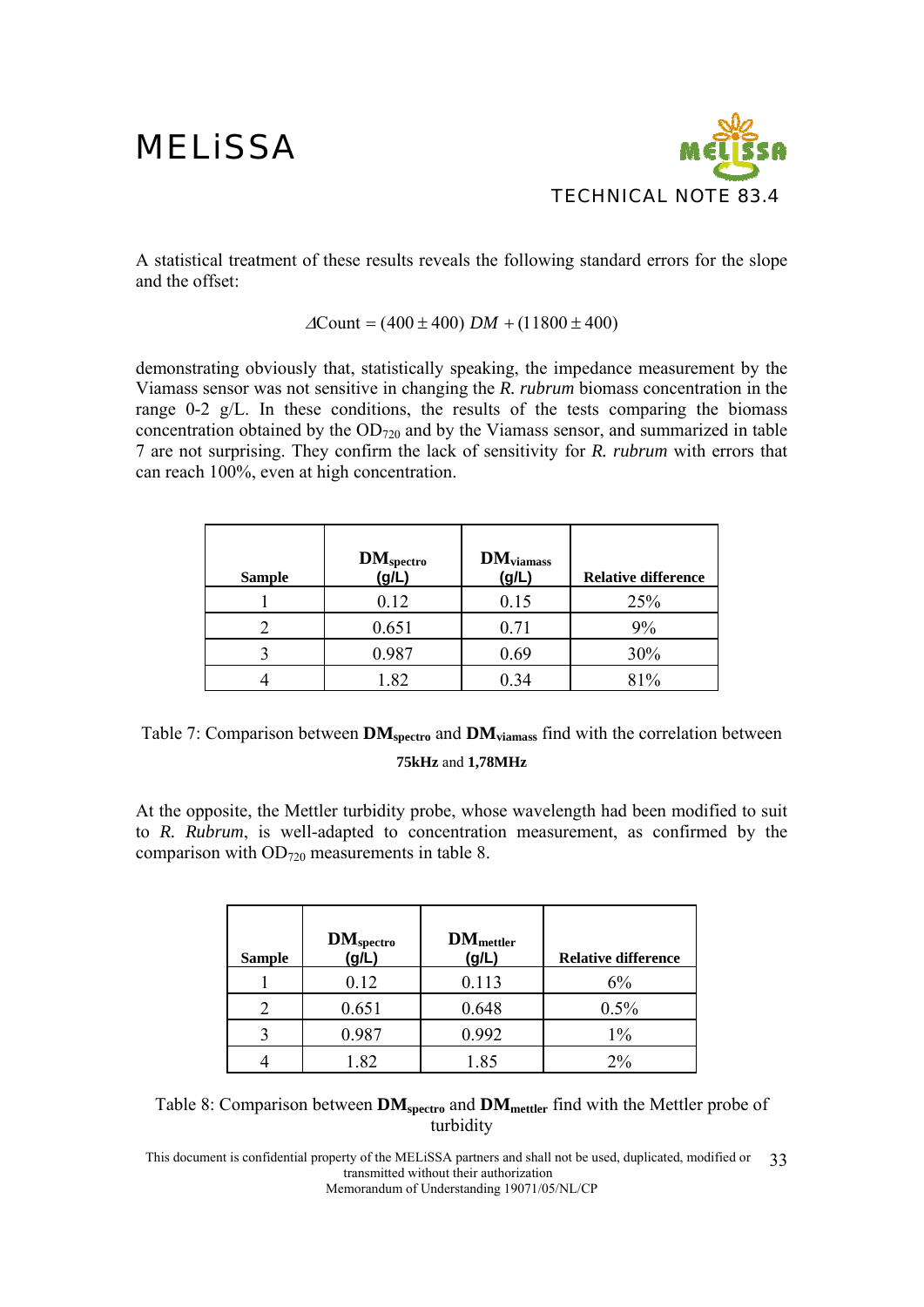

### **5. Discussion**

Concerning the backscattered light sensor from Mettler bought by the LGCB, as expected the results are consistent with the theory. The prototype sensor wavelength-modified by Mettler considering the specific optical properties of *R. rubrum* is well-adapted to low concentrations except for Fibrobacter under 0,5 g per liter. At the present time, we don't find a theoritical explanation. This point needs further experiments but it is out of the scope of this work.

In spite of good results, the most important default of this probe is the fact that it is a turbity probe without distinction between viable biomass and suspended particles.

On the contrary, electrical impedance spectroscopy technique is able to measure the viable biomass suspended in a medium but this measurement is known to be no noticeable at low biomass concentrations. To solve this problem, NTE probe makes a scan of frequencies which enables find a well-adapted couple of frequencies for each micro-organisms and with the best range.

The analytical results confirmed this expectation on three different micro-organisms:

- a bacteria, 1-2 μm
- a purpul photosynthetic bacteria, 1 per 5 μm
- a cyanobacteria, 7 per 350 μm

For this organisms, we observed an acceptable "deltacount" around 6000, 12000 and 15000 at 1g/L may be correlated to the size.

Surprisingly, the accuracy on dry mass correlations is not proportionnal to the amplitude of the signal. *Fibrobacter* is the best candidate in term of acceptability but it presents the lowest amplitude (Deltacount 6000). The good results obtained with this micro-organims on simple media should be confirmed on a complex substrate with vegetable wastes but unfortunately the prototype given by NTE is not adapted to this type of substrate.

On the opposite, *Rhodospirillum* which presents a better amplitude than *Fibrobacter* (deltacount 12000) gives results without any significant variation at low concentrations. Results on *Rhodospirillum* and *Arthrospira* could be better with a logarithmic regression but this type of analysis raises doubts about the theory on biomass measurements.

### **6. Conclusion**

The aim of this TN is to test the impedance sensor from NTE society on different microorganisms and on different concentrations in biomass. The choice of micro-organisms is directed by the MELISSA project and the three organisms selected grow with an optimal biomass concentration which is low in comparison with classical micro-organisms like *Escherichia coli* or *Saccharomyces cerevisae*. This particularity present a very interressant challenge in term of biomass detection.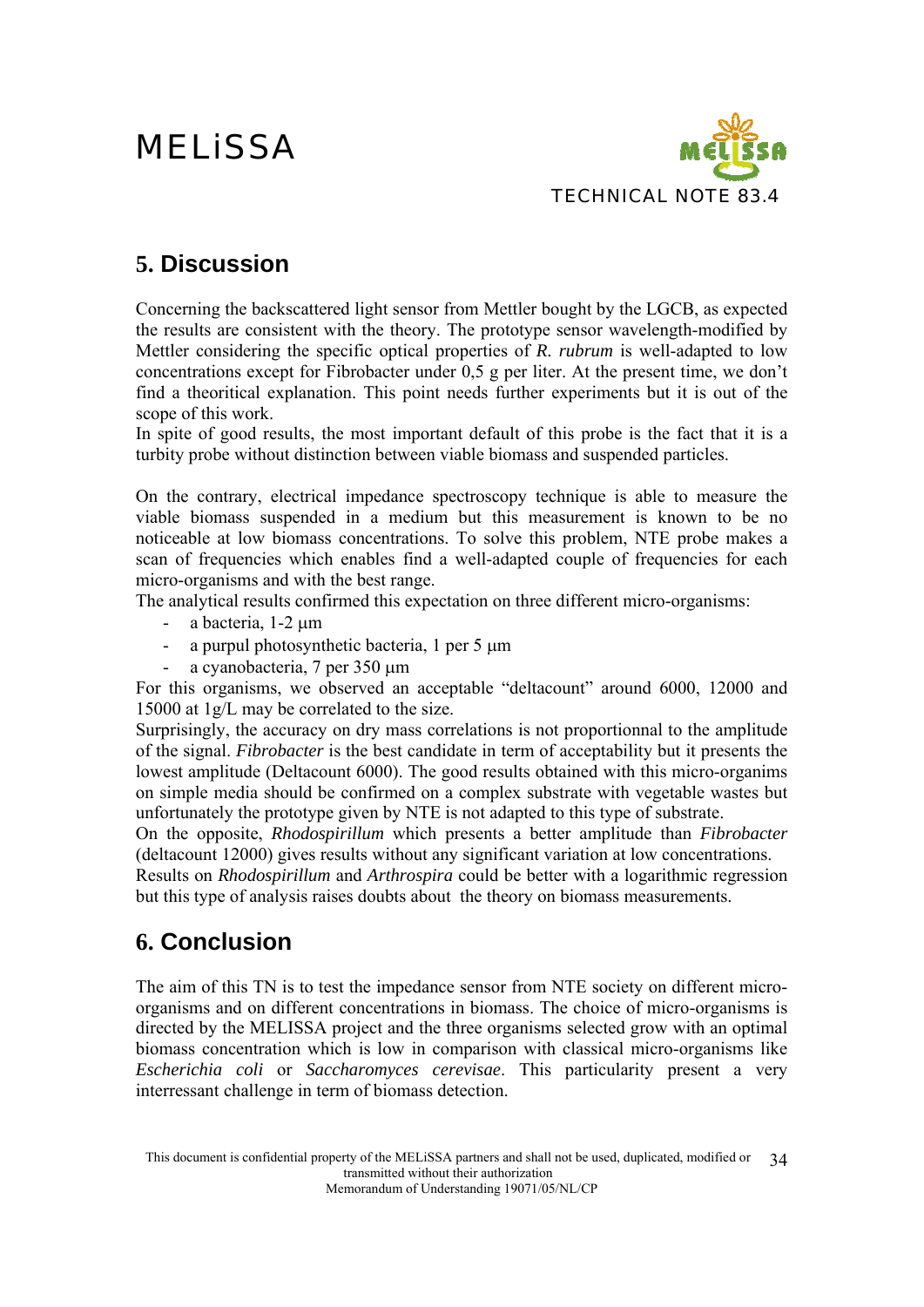

The results give the opportunity to confirm the scientific and commercial interest on this type of sensor which present the advantage to be based on impedance measurement and not on turbidity approach. As we say before, the sensor could only detected the living biomass.

It seems to be necessary to develop a theoretical approach to precise the link between dielectric properties of cells and impedance modulus on specific frequencies. For example, the results obtained on *Rhodospirillum* couldn't be explained by their conductive behaviour at 500THz.

It could be interesting to maintain this collaboration between LGCB and NTE with a real sensor adapted on a reactor to develop in parallel theoritical approach on low concentrations in biomass and experimental approach on photosynthetic micro-organisms and on complex medium including vegetables particles like in C1 compartment of MELISSA project. Scientifical and commercial impact is important.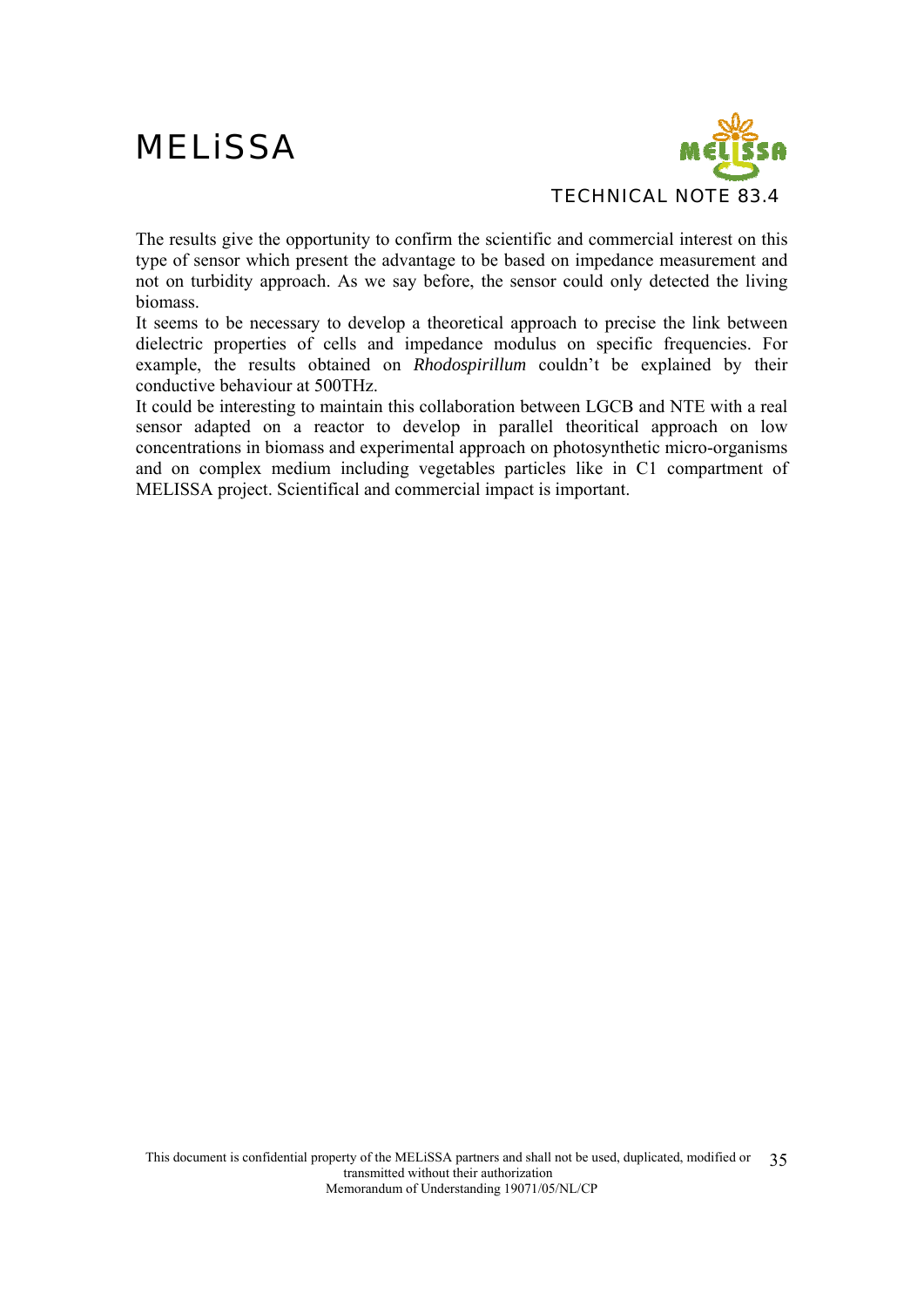

### **7. List of references documents**

BRANDL H., GROSS R. A., LENZ R. W., LLOYD R., FULLER R. C., 1991, The accumulation of poly(3-hydroxyalkanoates) in *Rhodobacter sphaeroides*. Arch. Microbiol., 155, 337-340.

COMBS R.G. and BISHOP B.F., 1993, Performance of a commercially available biomass sensor fo on-line monitoring of high density Escherichia Coli, Annual meeting of the Society for Industrial Microbiology, Toronto, Canada.

COGNE G., LEHMANN B., DUSSAP CG., GROS JB., 2003, Uptake of macrominerals and trace elements by the cyanobacterium *Spirulina platensis (Arthrospira platensis* PCC8005) under photoautotrophic conditions: Culture medium optimisation. Biothechnol. Bioeng., 81(5), 588-93

CORNET J-F., DUSSAP C-G., GROS J-B., 1998, Kinetics and energetics of photosynthetic micro-organisms in photobioreactors. Adv. Biochem. Eng./Biotechnol., 59, 153-224.

DAVEY C.L., DAVEY H.M. and KELL D.B.,1992, On the dielectric properties of cell suspensions at high volume fractions. Bioelectrochem. Bioenerg. 28, 319- 340.

FAVIER-TEODORESCU L., CORNET J.F., DUSSAP C.G., 2003, Modelling Continuous Culture of *Rhodospirillum rubrum* in Photobioreactor under light limited Conditions. Biotechnology Letters , 25, 359-364.

FEHRENBACH R., COMBERBACH M. And PETRE J.O., 1992, On-line biomass monitoring by capacitance measurement, J. Biotechnol., 23, 303-314.

HARRIS C.M., TODD R.W., BUNGARD S.J., LOVITT R.W., MORRIS J.G. and KELL D.B., 1997, Dielectric permittivity of microbial suspensions at radio frequencies: a novel method for the real-time estimation of microbial biomass, Enzyme Microb. Technol. 9, March, 181-186.

KELL D.B., SAMWORTH C.M., TODD R.W., BUNGARD S.J. and MORRIS G.J., 1987, Real-time estimation of microbial biomass during fermentations, using a dielectric probe, Studia Biophysica, 119, 1-3, 153-156.